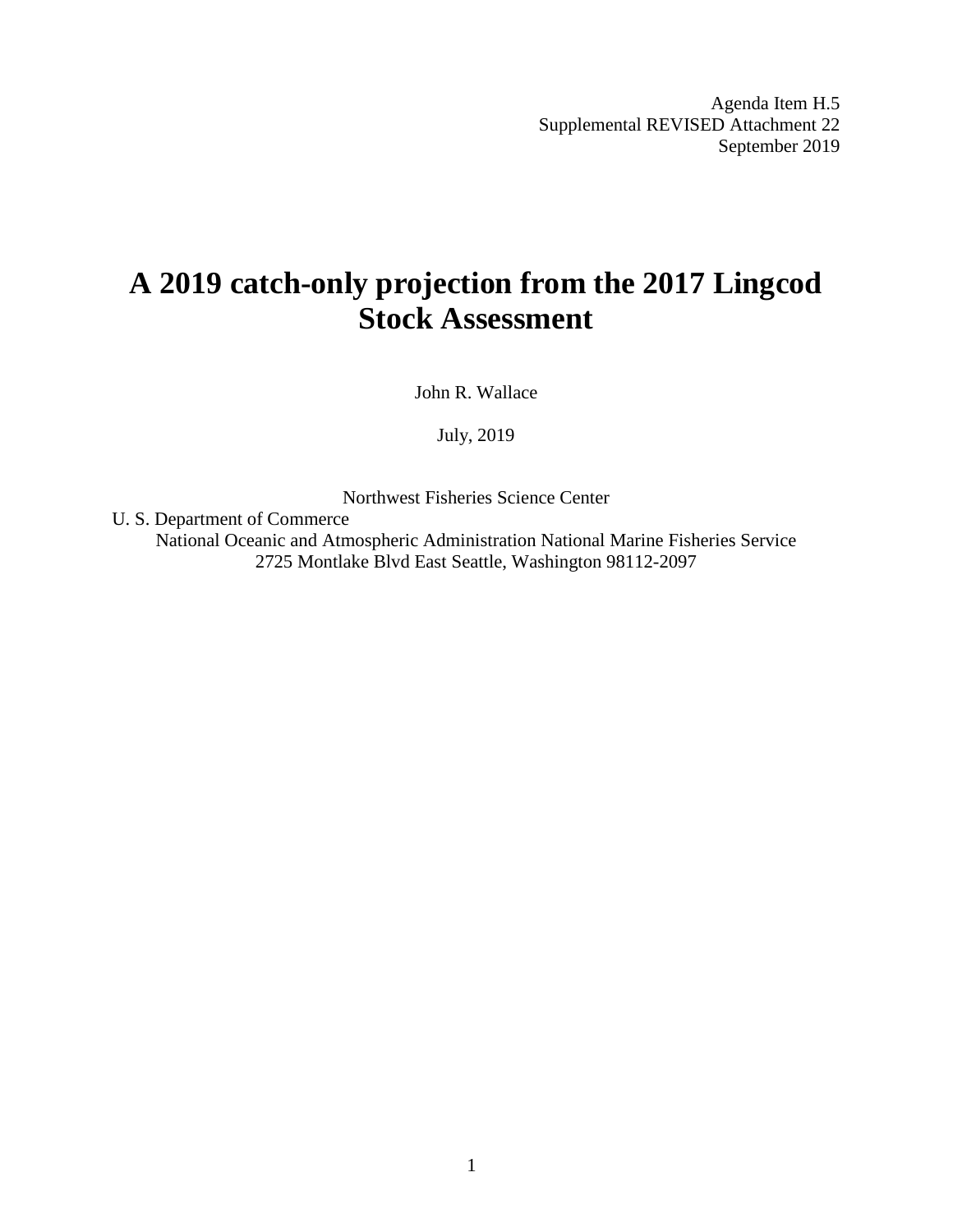This report may be cited as: Wallace, J.W. 2019. A 2019 catch-only projection from the 2017 Lingcod Stock Assessment. Pacific Fishery Management Council, Portland, OR. Available from <http://www.pcouncil.org/groundfish/stock-assessments/>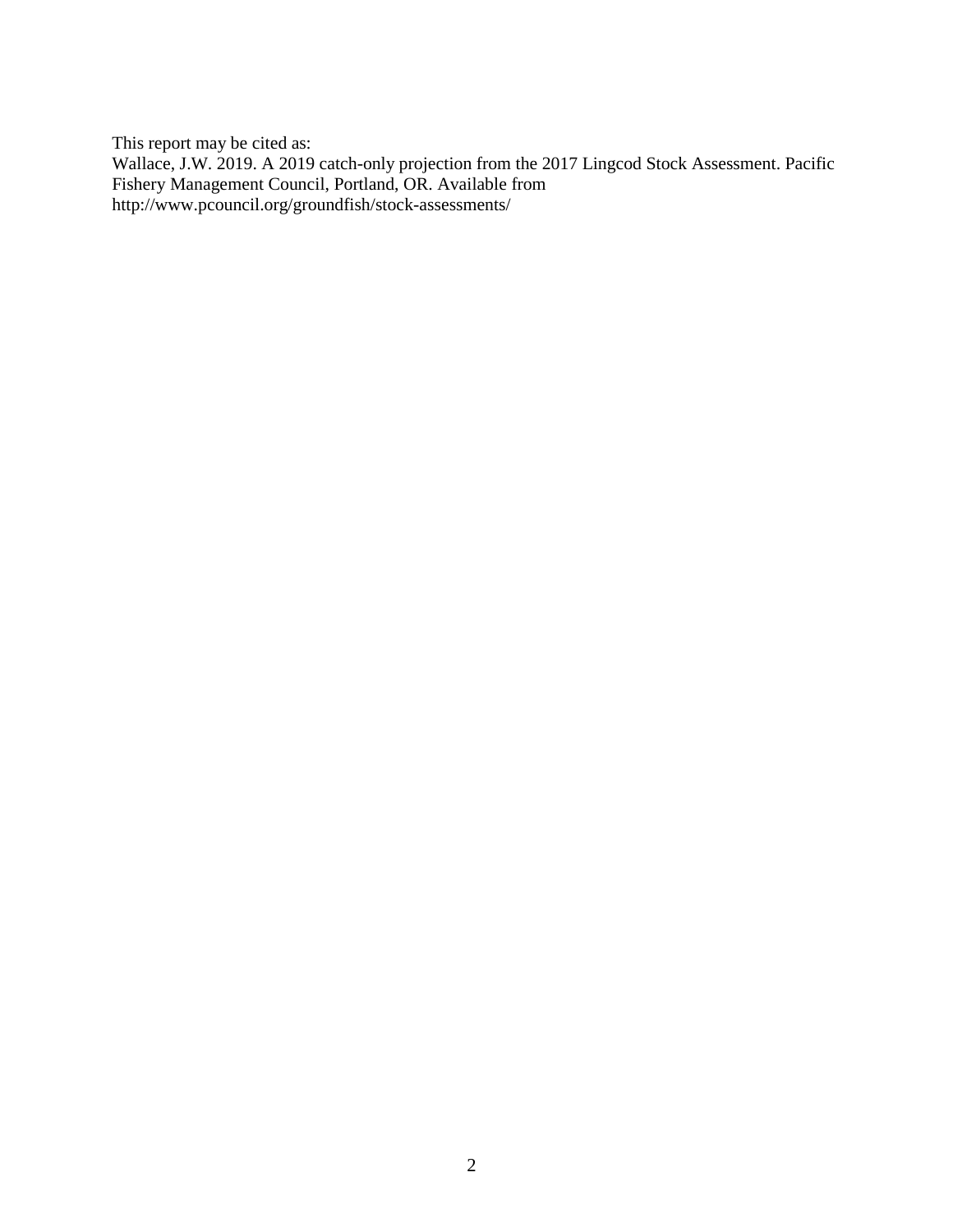#### **Executive Summary Stock**

This a catch-only projection of an assessment of lingcod (*Ophiodon elongatus*) off the West Coast of the United States, and is conducted as two separate single stock assessment models, Washington and Oregon in the north, and California in the south. Four fisheries are modeled in the north: commercial trawl (including limited landings in other net gears), commercial fixed gears (including all line gears), and WA and OR recreational fisheries. Three fisheries are modeled in the south: commercial trawl (including limited landings in other net gears), commercial fixed gears (including all line gears), and CA recreational fisheries. Both models start during 1889, at the onset of landings.

# **Landings/Catch History**

Historical commercial landed catch reconstructions were provided by each state that extend through 1995, 1986, and 1980 for Washington, Oregon, and California, respectively. Recent landings, from 1981 forward, were obtained from PacFIN. However, WDFW and ODFW staff advised that the catch reconstructions be used rather than PacFIN for overlapping years as the reconstructions are regarded as more reliable. Commercial landings were aggregated into two fleets: 1) vessels using primarily trawl gear, but also including other net gear that caught a small fraction of the fish, and 2) vessels using gear such as longline, troll, and hook and line, hereafter referred to as "fixed gear" vessels (Tables a and b, Figures a and b). Commercial discards in 2017 were modeled using discard rate and length composition data to estimate retention curves, while estimates of recreational discards were included in the total landings. For this catch only update, both commercial and recreational discards were included in their respective total landings. Landings declined significantly during 1980 to 2000, with trawl landings dominating the catch in the north, and recreational landings dominating the catch in the south. More recently landings in both regions have been increasing, with the recreational component of the landings growing in the north, and the recreational landings continuing to dominate in the south.

| Recreational<br>Recreational<br>Years<br>Gear<br>Gears<br>113.63<br>68.21<br>2007<br>71.17<br>70.81<br>2008<br>118.79<br>92.78<br>2009<br>93.47<br>81.47<br>74.25<br>77.76<br>47.22<br>91.43<br>2010<br>2011<br>283.43<br>57.64<br>117.78<br>2012<br>373.23<br>64.87<br>122.32<br>2013<br>360.35<br>78.34<br>127.32<br>2014<br>217.53<br>82.20<br>141.58<br>2015<br>163.40<br>132.54<br>271.95 |      | North Trawl | North Fixed | <b>WA</b> | Oregon | Total  |
|------------------------------------------------------------------------------------------------------------------------------------------------------------------------------------------------------------------------------------------------------------------------------------------------------------------------------------------------------------------------------------------------|------|-------------|-------------|-----------|--------|--------|
|                                                                                                                                                                                                                                                                                                                                                                                                |      |             |             |           |        | Catch  |
|                                                                                                                                                                                                                                                                                                                                                                                                |      |             |             |           | 104.02 | 357.03 |
|                                                                                                                                                                                                                                                                                                                                                                                                |      |             |             |           | 89.34  | 371.72 |
|                                                                                                                                                                                                                                                                                                                                                                                                |      |             |             |           | 78.76  | 327.95 |
|                                                                                                                                                                                                                                                                                                                                                                                                |      |             |             |           | 93.94  | 310.35 |
|                                                                                                                                                                                                                                                                                                                                                                                                |      |             |             |           | 114.99 | 573.83 |
|                                                                                                                                                                                                                                                                                                                                                                                                |      |             |             |           | 155.25 | 715.68 |
|                                                                                                                                                                                                                                                                                                                                                                                                |      |             |             |           | 224.00 | 790.01 |
|                                                                                                                                                                                                                                                                                                                                                                                                |      |             |             |           | 176.09 | 617.41 |
|                                                                                                                                                                                                                                                                                                                                                                                                |      |             |             |           | 226.17 | 794.07 |
|                                                                                                                                                                                                                                                                                                                                                                                                | 2016 | 262.74      | 98.31       | 349.69    | 154.66 | 865.40 |
| 114.64<br>2017<br>507.36<br>164.34                                                                                                                                                                                                                                                                                                                                                             |      |             |             |           | 175.64 | 961.98 |
| 2018<br>290.90<br>117.50<br>143.35                                                                                                                                                                                                                                                                                                                                                             |      |             |             |           | 210.80 | 762.55 |

**Table a. Recent landings, north. All units are in metric tons.**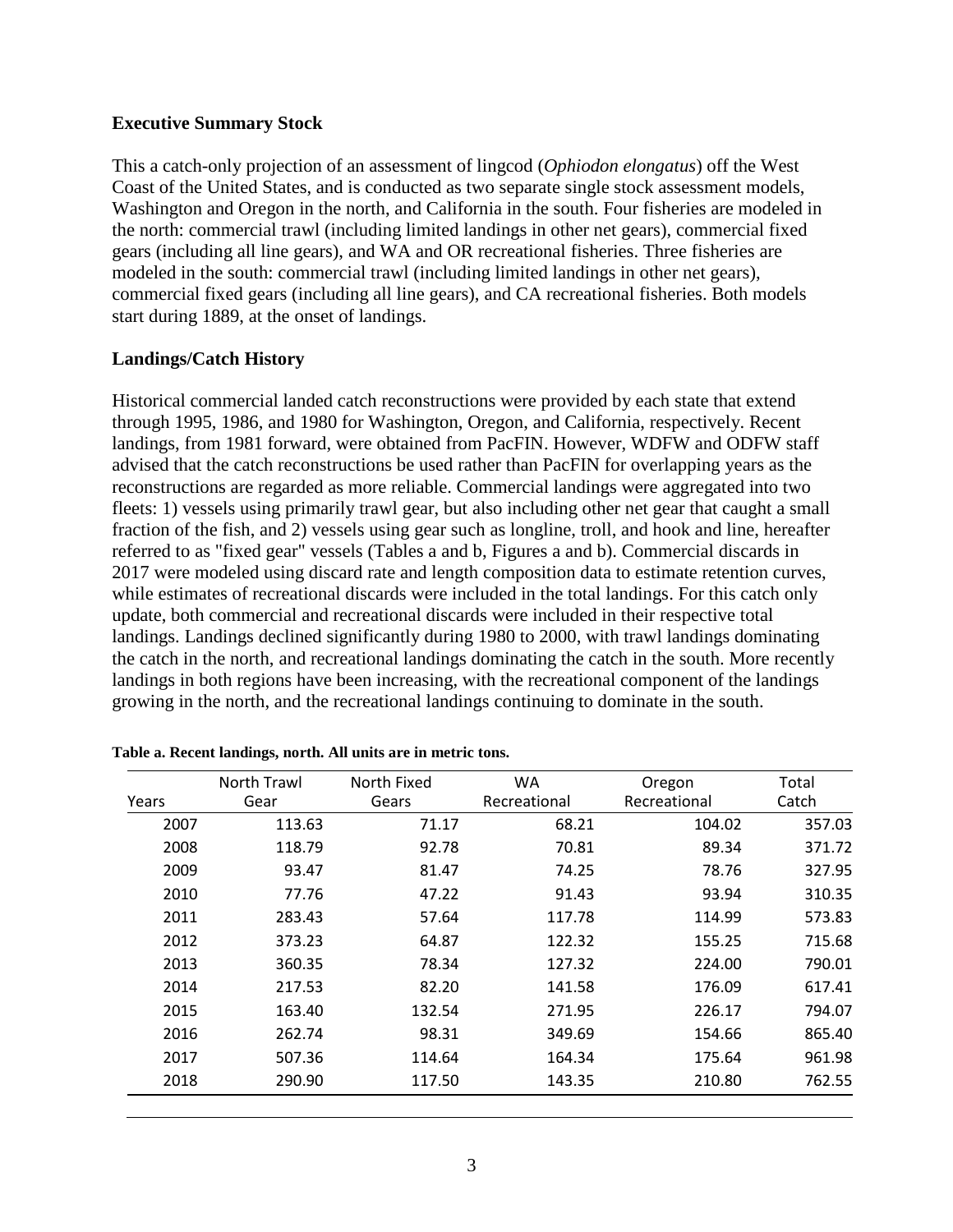\* Note that the WA recreational landings are entered into Stock Synthesis as numbers of fish, as reported by WDFW, SS then internally converts these landings to weights. The quantities reported for WA landings are the model converted values in metric tons.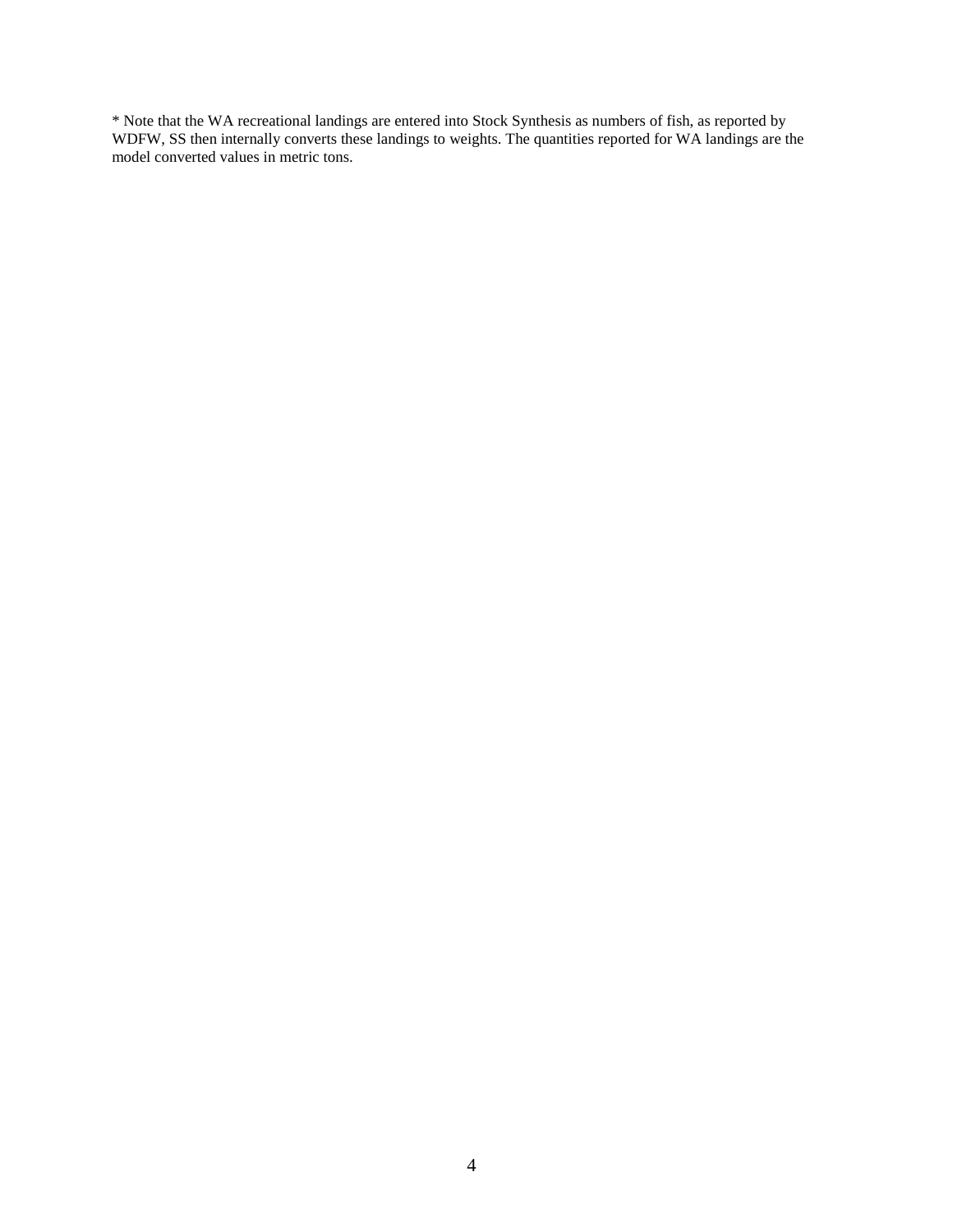|       | South Trawl    | South Fixed | South        | Total    |        |
|-------|----------------|-------------|--------------|----------|--------|
| Years | Gears          | Gears       | Recreational | Landings |        |
| 2007  |                | 42.74       | 36.47        | 190.73   | 269.94 |
| 2008  |                | 34.00       | 36.22        | 106.96   | 177.18 |
| 2009  |                | 31.71       | 25.04        | 133.44   | 190.19 |
| 2010  |                | 23.05       | 23.68        | 107.35   | 154.08 |
| 2011  |                | 6.67        | 26.22        | 230.24   | 263.13 |
|       | 2012<br>16.34  |             | 31.46        |          | 329.23 |
| 2013  |                | 23.61       | 41.19        |          | 497.78 |
| 2014  |                | 36.77       | 70.06        |          | 678.65 |
|       | 2015<br>42.17  |             | 106.32       | 715.36   | 863.85 |
|       | 2016<br>40.21  |             | 75.62        | 647.29   | 763.12 |
| 2017  |                | 124.83      | 80.33        | 499.49   | 704.66 |
|       | 2018<br>203.39 |             | 73.86        | 382.11   | 659.35 |
|       |                |             |              |          |        |

Table b. Recent landings, south.



Year

**Figure a. North area landings.**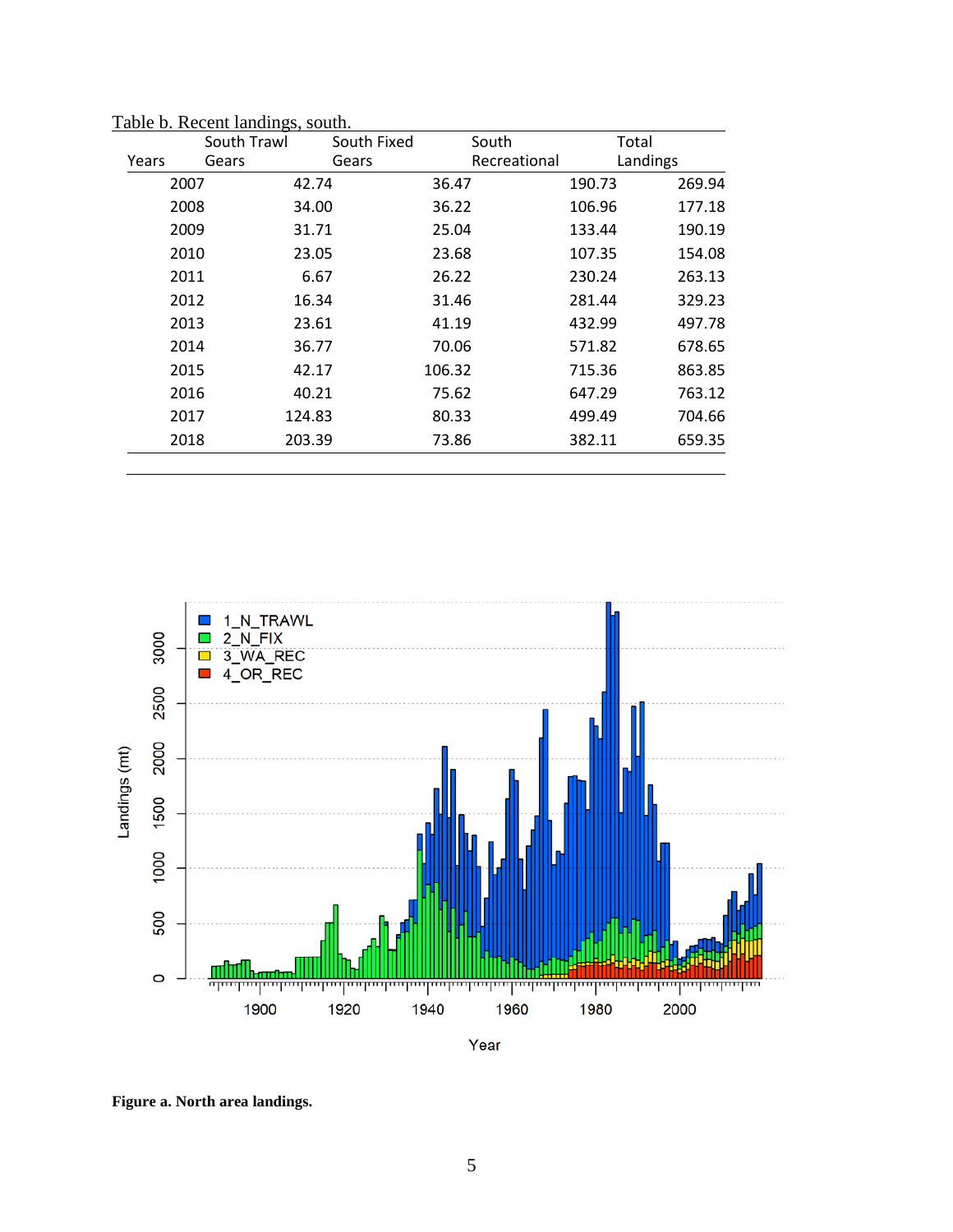

**Figure b. South area landings**

#### **Data and Assessment**

This assessment uses the Stock Synthesis (SS) fisheries stock assessment model, version 3.30.03.07. Lingcod has been modeled using various age-structured forward-projection models since the mid-1990s, with the most recent assessments conducted during 2005 (Jagielo et al. 2005) and 2009 (Hamel et al. 2009). Base model data sets include: landings data from each fleet; commercial discard data from the West Coast Groundfish Observer Program (WCGOP), NMFS Triennial bottom trawl survey, NWFSC bottom trawl survey, the NWFSC Hook and Line survey, PacFIN commercial logbook CPUE, OR nearshore commercial CPUE, both WA and OR recreational CPUE (North Only), commercial, recreational, and research length composition data, and survey age composition data (including Conditional-age-at-length (CAAL) data from the NWFSC bottom trawl survey). Concerns regarding biased sub-sampling for agedetermination from commercial and recreational samples lead to these age composition data being excluded from the base models. In this assessment the impact of the currently available age data are shown in model sensitivity runs. A research age and length composition data set from WDFW was also removed from the base model as the data set was limited and uninformative.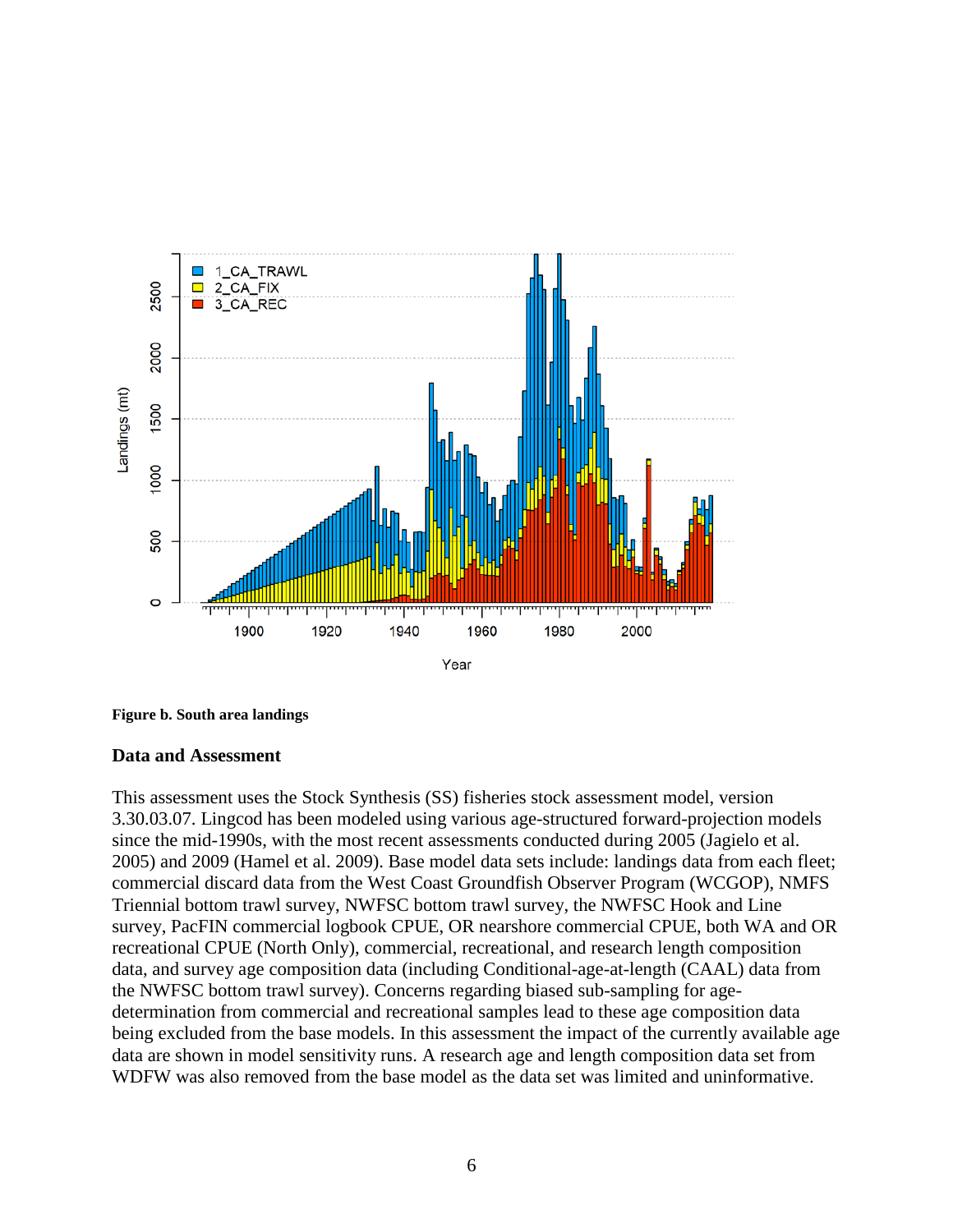Of the key productivity parameters female natural mortality is fixed at the median of the prior, male natural mortality is estimated, and stock-recruit steepness is 0.7, in keeping with the treatment of h for similar nest guarding species (e.g. Kelp Greenling). Time-invariant, sexspecific growth is estimated in this assessment, with all SS growth parameters being estimated except for female length at maximum age in the north model. The log of the unexploited recruitment level for the Beverton-Holt stock-recruit function is treated as an estimated parameter. Annual recruitment deviations are estimated beginning in 1889, just prior to reliable length and age composition entering the models. Selectivities are estimated using the double normal pattern for all fleets and surveys. Retention is estimated for the commercial fishing fleets and is fit with time blocks to account for management changes.

A wide range of sensitivity model runs for both the north and south stocks produce similar trajectories of stock decline and recovery, generally agreeing that both north and south lingcod stocks have increased since a low point during the 1990s. In the north, the base model is most sensitive to the inclusion of the fishery age data sets. Including only the Washington and Oregon conditional age-at-length data from the recreational fishery results in a lower estimate of unfished biomass but a similar estimate of stock status. Including only the marginal commercial age composition data results in a higher estimate of unfished biomass but similar stock status. In the south, the model is sensitive to removing the research data set collected by Lam et al., which results in a much higher unfished biomass estimate but a similar estimate of stock status. The south model is highly sensitive to the inclusion of the CA onboard observer index. If the index is included (see south model sensitivities) the estimate of unfished stock size is similar to the base model but stock status that is well below the overfished threshold.

#### **Stock Biomass**

Tables c and d, and Figures c through f show the trends in spawning biomass and stock depletion. The north base model indicates that the lingcod female spawning biomass off of Washington and Oregon declined rapidly in the 1980s and 1990s, hitting a low during the mid-1990s, and has subsequently recovered to levels above the target reference point (40% of the estimated unfished spawning biomass). The south base model indicates that the lingcod female spawning biomass off of California declined rapidly in the 1970s and early 1980s, reaching a low point during the 1990s, but that the southern stock has recovered above the minimum stock size threshold (10% of the estimated unfished spawning biomass) and remains in the precautionary zone (i.e. below the target reference point).

Stock status is currently estimated to be above the target reference point at 57.9% (47.9–67.8, 95% asymptotic interval) in the north and in the precautionary zone at 32.1% (11.1–53.1, 95% asymptotic interval) in the south. Unfished spawning biomass was measured at 37,947 mt (25,776–50,172 mt, 95% asymptotic interval) in the north and 20,260 mt (15,304–25,215 mt, 95% asymptotic interval) in the south. Spawning biomass at the beginning of 2017 was estimated to be 21,976 mt (12,517-31,434 mt, 95% asymptotic interval) in the north and 6,509 mt (1,624– 11,394 mt, 95% asymptotic interval) in the south. The north stock is estimated to have been below the target reference point from approximately the 1980s through the early 2000s, while the south stock is currently estimated to be in the precautionary zone (between 25% and 40% of the estimated unfished spawning biomass).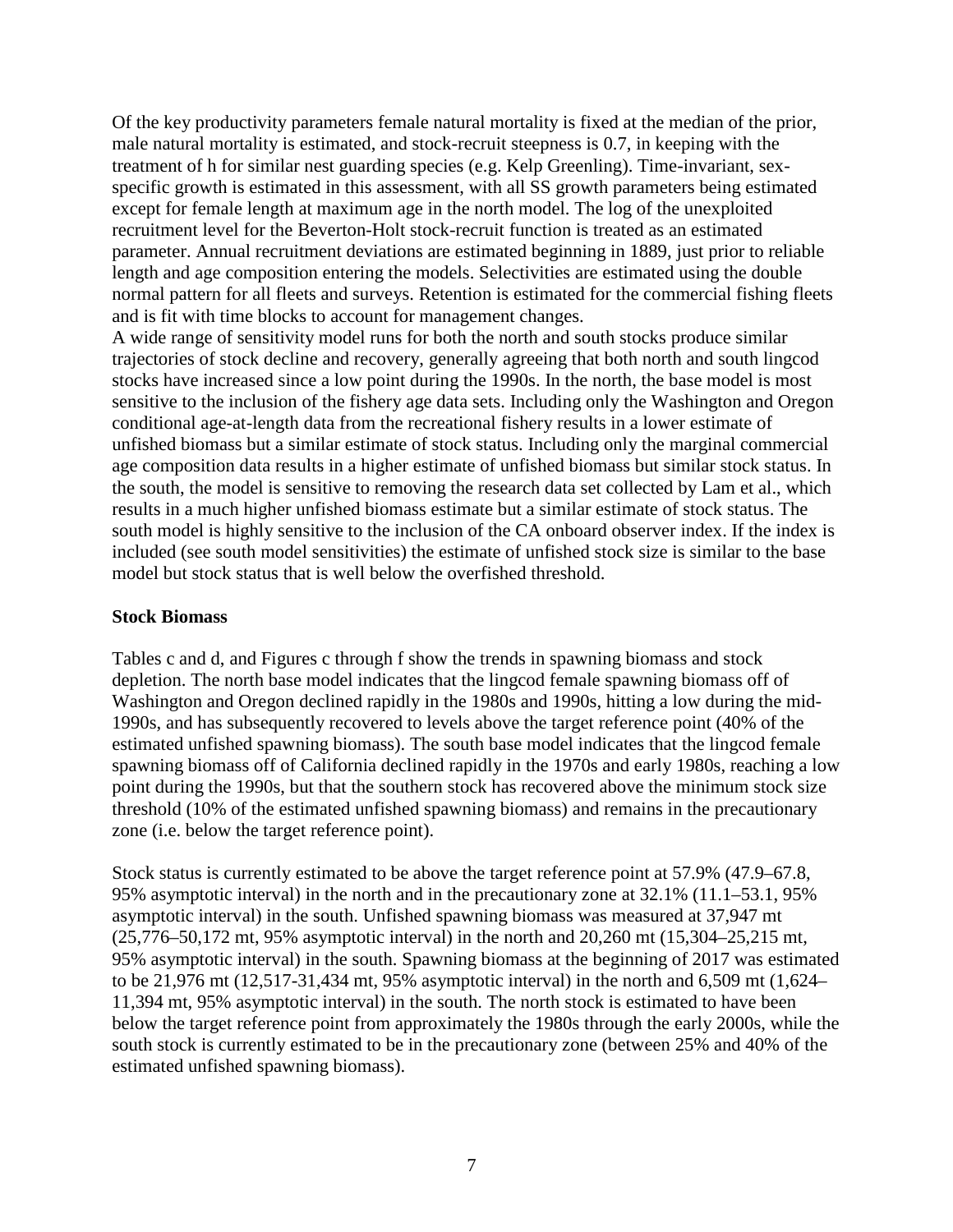| Years | Spawning<br>Biomass (mt) | 95% Asymptotic<br>Interval | Estimated Depletion (%) | 95% Asymptotic<br>Interval |
|-------|--------------------------|----------------------------|-------------------------|----------------------------|
| 2007  | 15,833                   | 9,111-22,556               | 41.7                    | $34.1 - 49.3$              |
| 2008  | 15,842                   | 9,095-22,589               | 41.7                    | $34.2 - 49.2$              |
| 2009  | 15,627                   | 8,940-22,314               | 41.2                    | $33.8 - 48.5$              |
| 2010  | 15,441                   | 8,826-22,056               | 40.7                    | 33.4-47.9                  |
| 2011  | 15,912                   | 9,150-22,674               | 41.9                    | 34.7-49.1                  |
| 2012  | 17,522                   | 10,122-24,922              | 46.1                    | $38.3 - 54.0$              |
| 2013  | 19,235                   | 11,116-27,354              | 50.7                    | $42.1 - 59.2$              |
| 2014  | 20,366                   | 11,723-29,009              | 53.6                    | $44.6 - 62.7$              |
| 2015  | 20,939                   | 12,019-29,858              | 55.1                    | $45.8 - 64.5$              |
| 2016  | 21,258                   | 12,150-30,365              | 56.0                    | $46.4 - 65.5$              |
| 2017  | 21,976                   | 12,517-31,434              | 57.9                    | $47.9 - 67.8$              |
| 2018  | 22,587                   | 12,749-32,424              | 59.5                    | 49.0-69.9                  |
| 2019  | 23,583                   | 13,207-33,958              | 62.1                    | $50.7 - 73.5$              |

Table c. Recent trend in spawning biomass and stock depletion, north.

Table d. Recent trend in spawning biomass and stock depletion, south.

| Years | Spawning<br>Output | 95% Asymptotic<br>Interval | Estimated Depletion (%) | 95% Asymptotic<br>Interval |
|-------|--------------------|----------------------------|-------------------------|----------------------------|
| 2007  | 4,757              | 1,362-8,153                | 23.5                    | $8.5 - 38.4$               |
|       |                    |                            |                         |                            |
| 2008  | 4,681              | 1,260-8,102                | 23.1                    | $8.1 - 38.1$               |
| 2009  | 4,496              | 1,169-7,824                | 22.2                    | $7.6 - 36.8$               |
| 2010  | 4,232              | 1,062-7,401                | 20.9                    | $7.0 - 34.7$               |
| 2011  | 4,065              | 1,044-7,087                | 20.1                    | $6.9 - 33.2$               |
| 2012  | 4,032              | 1,081-6,983                | 19.9                    | $7.1 - 32.7$               |
| 2013  | 4,242              | 1,224-7,259                | 20.9                    | $7.9 - 34.0$               |
| 2014  | 4,674              | 1,407-7,942                | 23.1                    | $9.0 - 37.1$               |
| 2015  | 5,209              | 1,527-8,891                | 25.7                    | $9.9 - 41.5$               |
| 2016  | 5,827              | 1,561-10,093               | 28.8                    | $10.4 - 47.1$              |
| 2017  | 6,509              | 1,624-11,394               | 32.1                    | $11.1 - 53.1$              |
| 2018  | 6,812              | 1,511-12,114               | 33.6                    | $10.8 - 56.4$              |
| 2019  | 6,822              | 1,344-12,299               | 33.7                    | $10.1 - 57.2$              |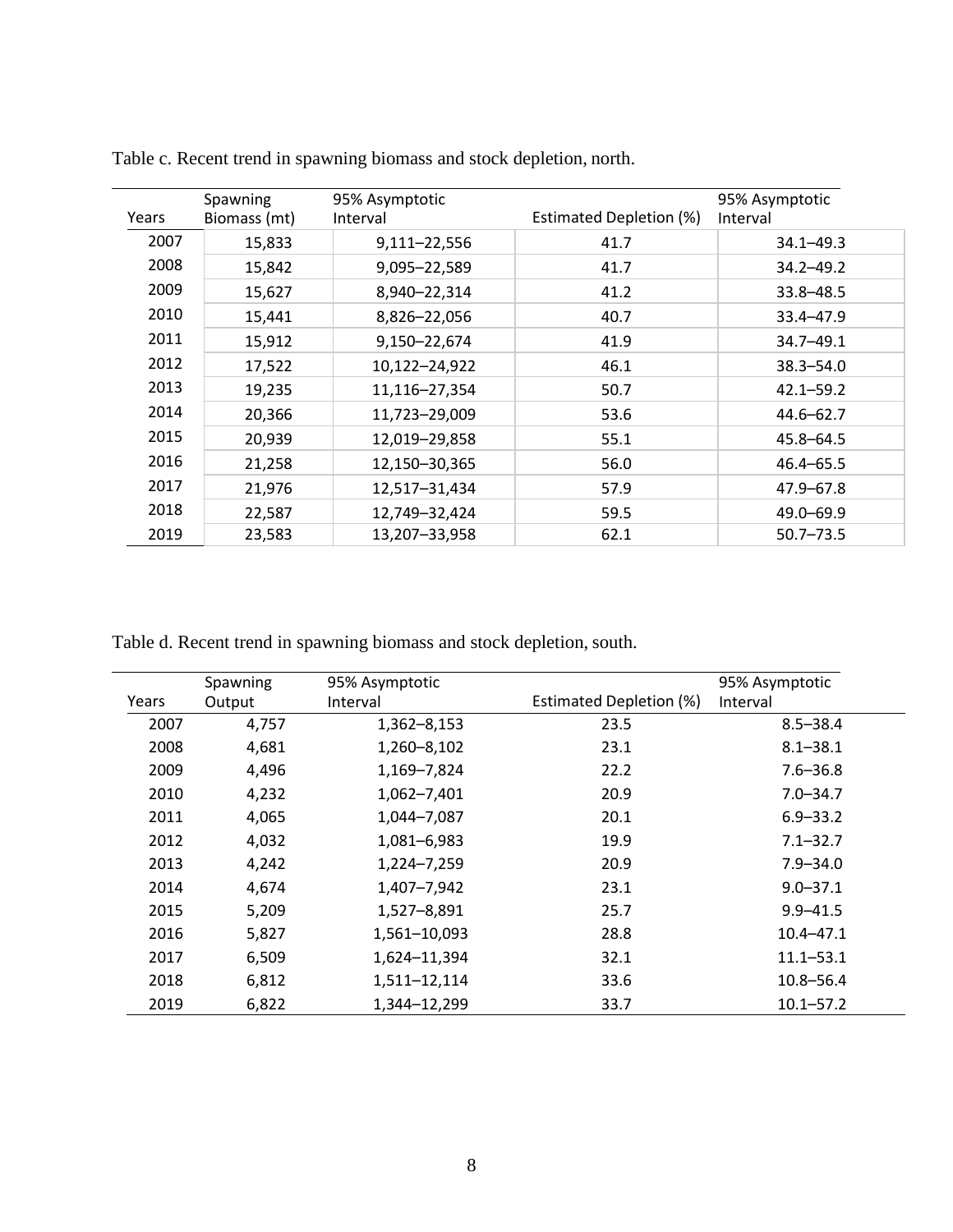

Spawning biomass (mt) with ~95% asymptotic intervals

**Figure c. Time series of spawning biomass, north.**



Fraction of unfished with forecast with ~95% asymptotic intervals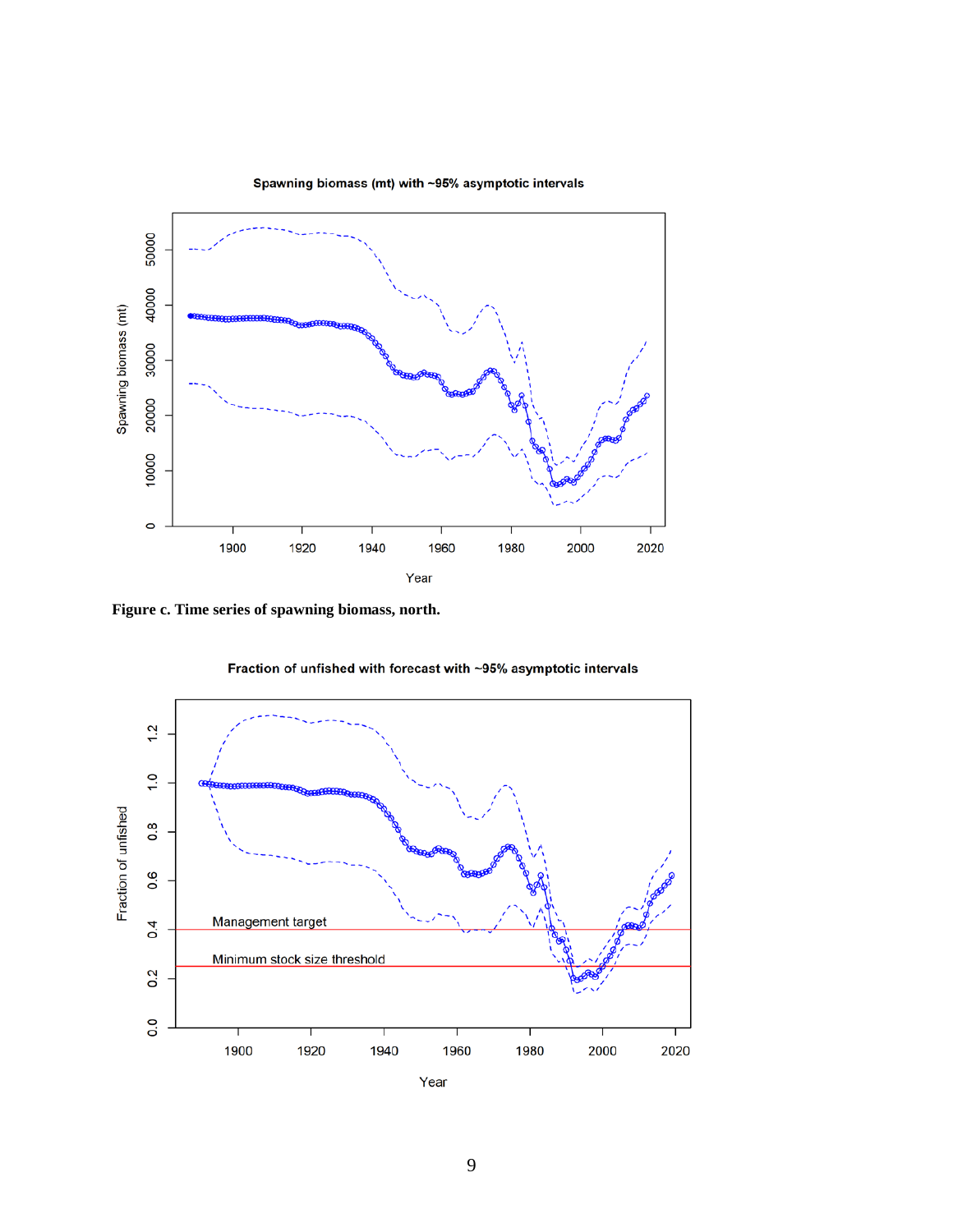**Figure d. Time series of stock depletion, north.**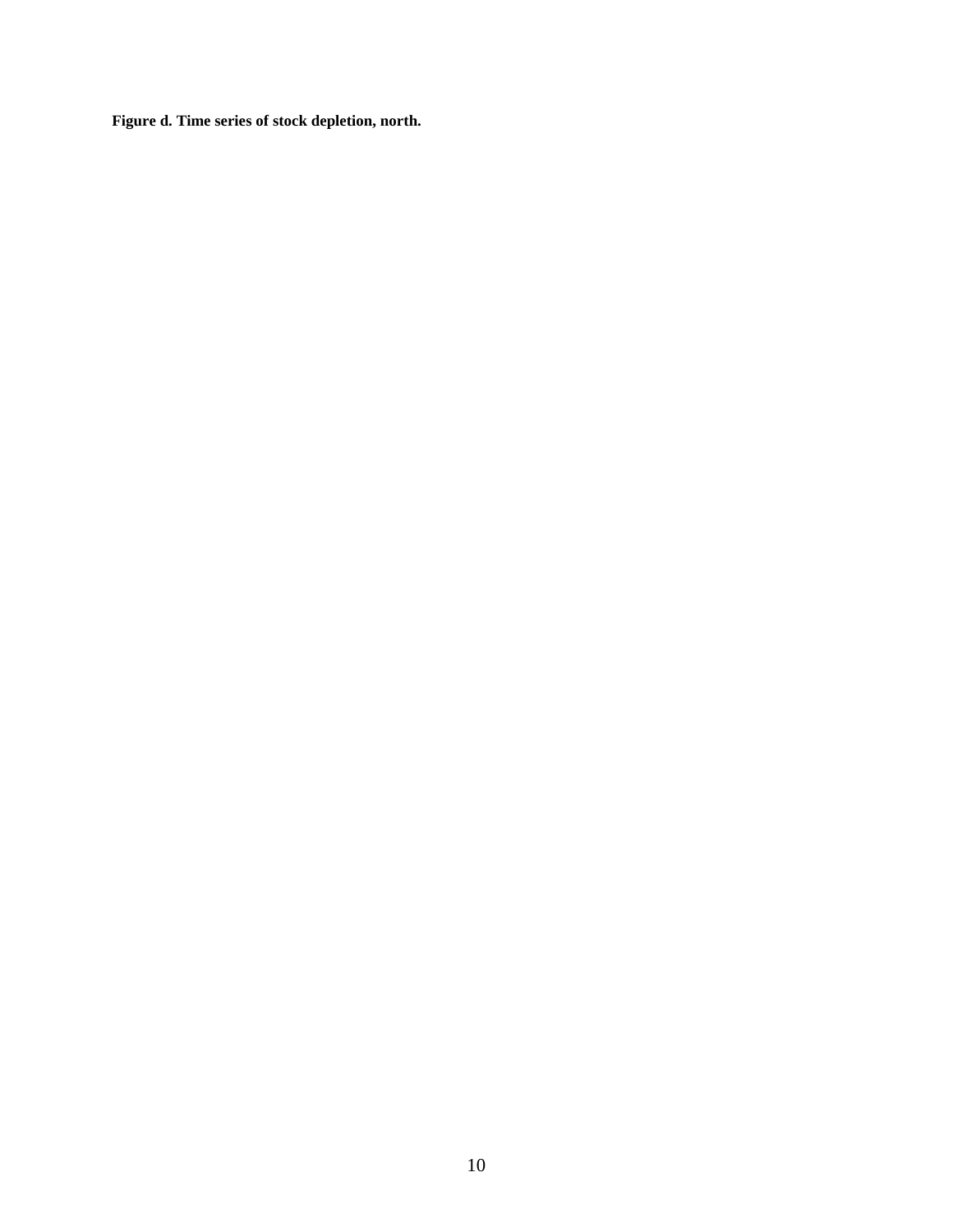

Spawning biomass (mt) with ~95% asymptotic intervals

**Figure e. Time series of spawning biomass, south.**



Fraction of unfished with ~95% asymptotic intervals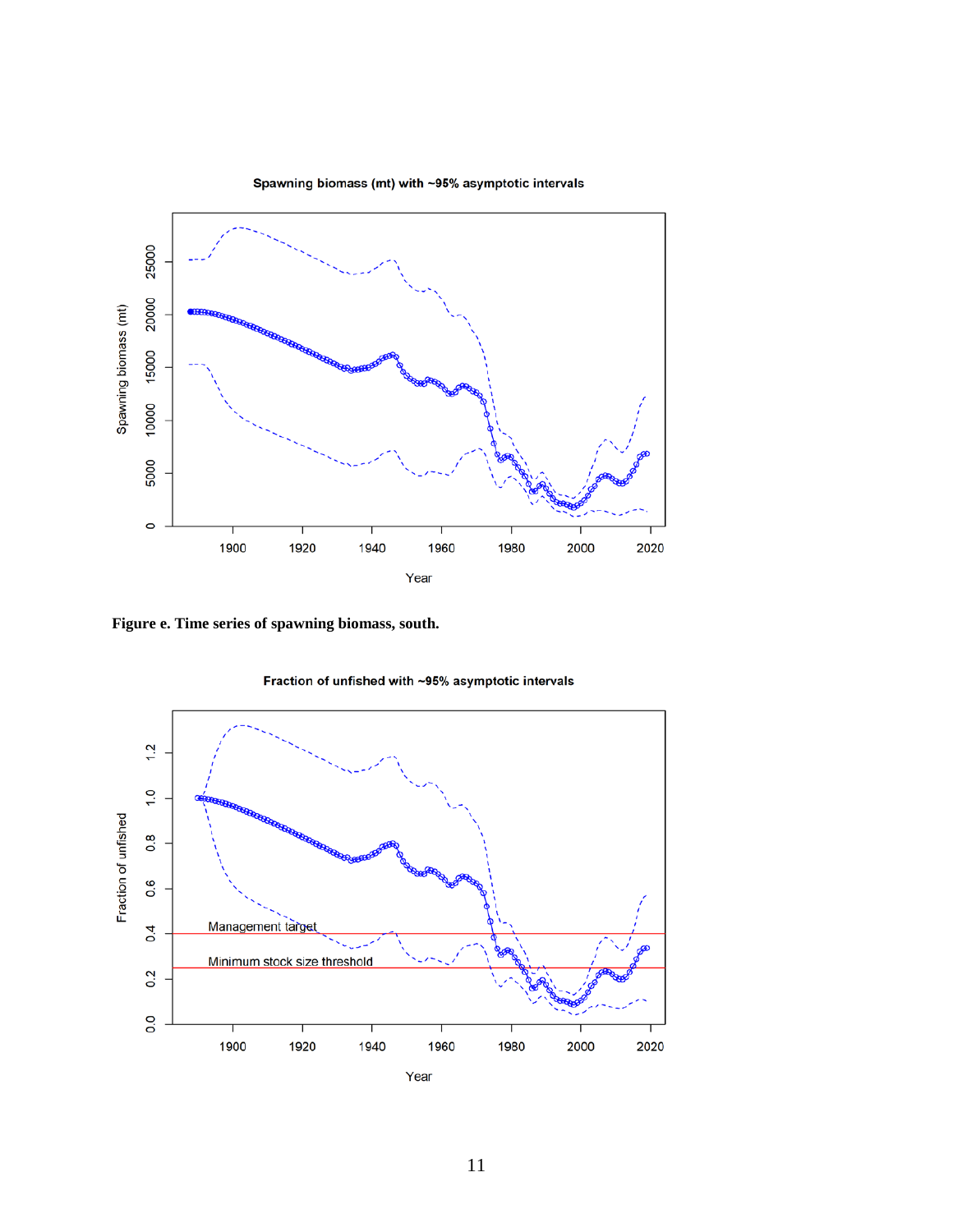**Figure f. Time series of stock depletion, south.**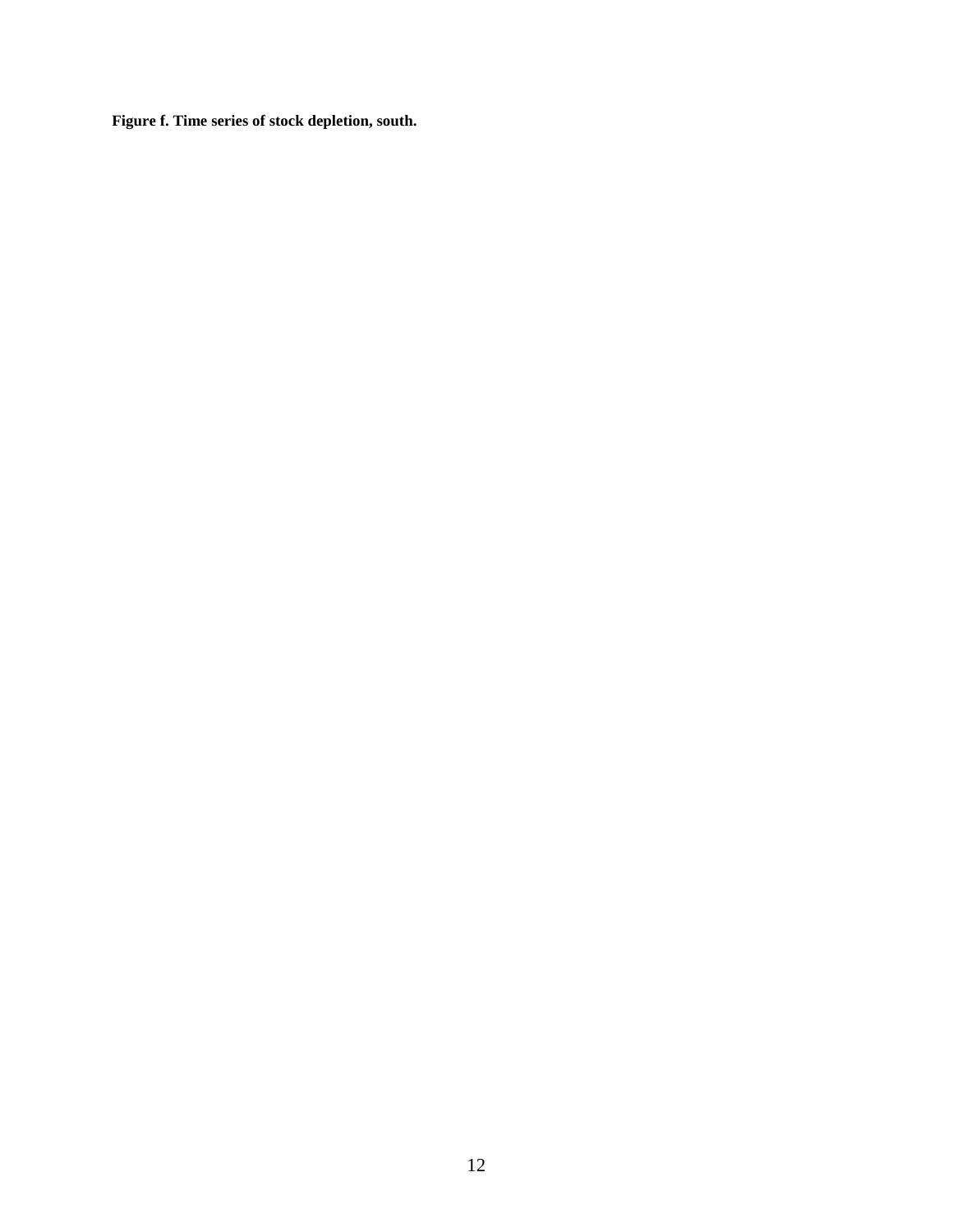#### **Recruitment**

Recruitments in both the north and south were estimated from the model start (1889) through 2016 (Tables e and f, Figures g and h). Recruitments from 2017 forward are drawn exclusively from the stock-recruit curve, with corresponding levels of uncertainty. Large recruitment events in the north are estimated to have occurred during 1964-1965, 1969-1970, 1978-1980, 1985, 1990-1991, 2008, 2013 and 2015, while low recruitments were estimated to have occurred during 1986, 1996-1998, 2002-2007, 2011-2012, and 2014. Large recruitment events in the south are estimated to have occurred during 1961, 1973-1974, 1976-1977, and 1984-1985, while low recruitments were estimated to have occurred during 1981-1982, 1992-1993, 1995, 1997- 1998, 2002-2009, and 2014-2016. It is notable that lingcod in the south have not had a recruitment near historical high values since the mid-1980s.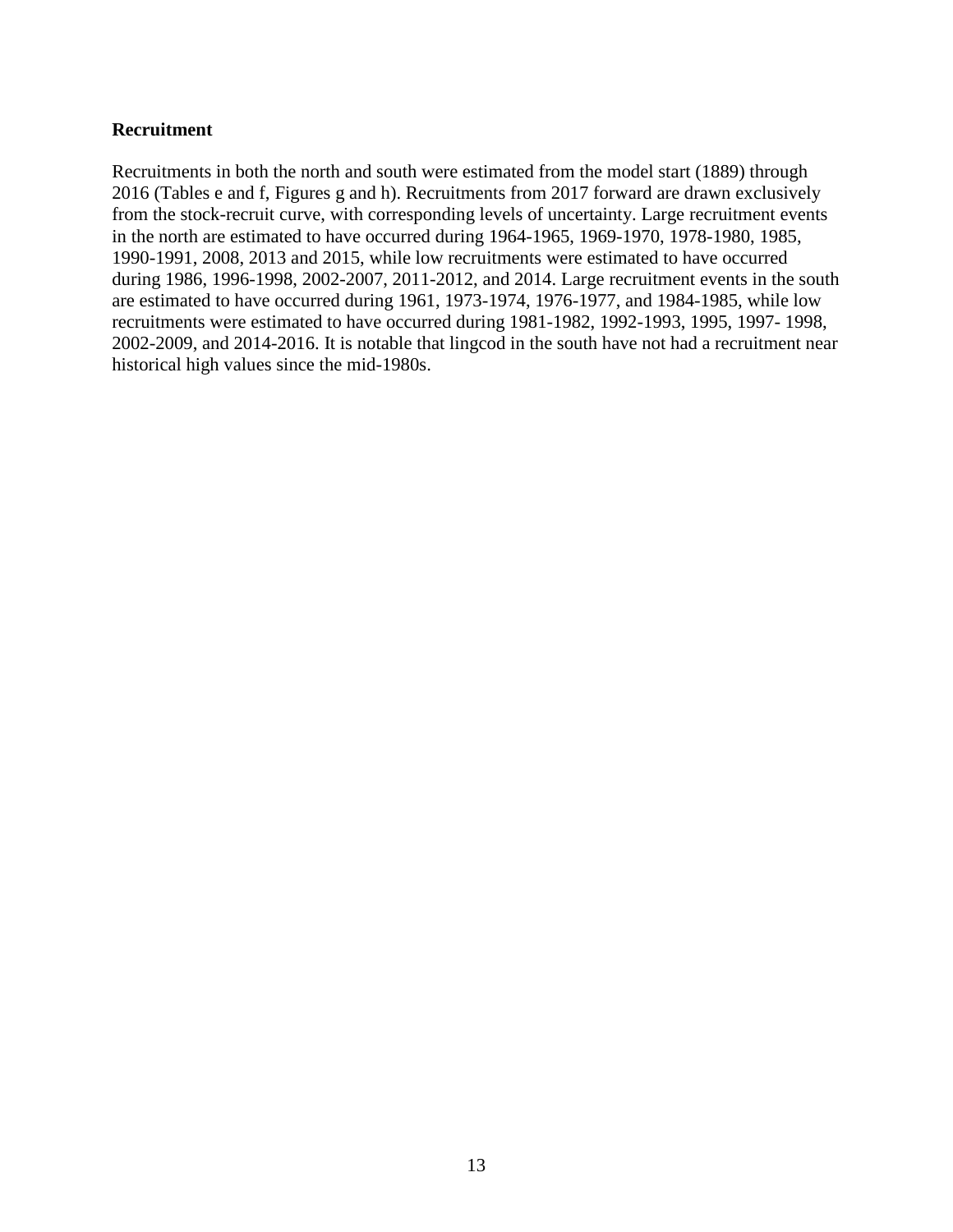|       |             | 95%          |             |                  |
|-------|-------------|--------------|-------------|------------------|
|       | Recruitment | Asymptotic   | Recruitment | 95% Asymptotic   |
| Years | (1,000's)   | Interval     | Deviations  | Interval         |
| 2007  | 4,460       | 2,761-7,203  | $-0.387$    | $-0.715 - 0.058$ |
| 2008  | 14,491      | 9,685-21,681 | 0.792       | $0.607 - 0.977$  |
| 2009  | 6,292       | 3,961-9,996  | $-0.039$    | $-0.346 - 0.267$ |
| 2010  | 6,671       | 4,304-10,340 | 0.022       | $-0.238 - 0.281$ |
| 2011  | 4,058       | 2,497-6,593  | $-0.482$    | $-0.814 - 0.150$ |
| 2012  | 4,319       | 2,649-7,042  | $-0.440$    | $-0.774 - 0.107$ |
| 2013  | 10,580      | 6,697-16,714 | 0.437       | $0.156 - 0.718$  |
| 2014  | 4,851       | 2,528-9,307  | $-0.369$    | $-0.929 - 0.191$ |
| 2015  | 10,322      | 4,637-22,972 | 0.330       | $-0.422 - 1.082$ |
| 2016  | 7,516       | 2,755-20,502 | $-0.041$    | $-1.057 - 0.975$ |
| 2017  | 8,037       | 2,813-22,958 | 0           | $-1.078 - 1.078$ |
| 2018  | 8,074       | 2,826-23,068 | $\Omega$    | $-1.078 - 1.078$ |
| 2019  | 8,132       | 2,847-23,231 | 0           | $-1.078 - 1.078$ |

Table e. Recent recruitment, north.

# Table f. Recent recruitment, south.

|       |             | 95%           |             |                  |
|-------|-------------|---------------|-------------|------------------|
|       | Recruitment | Asymptotic    | Recruitment | 95% Asymptotic   |
| Years | (1,000's)   | Interval      | Deviations  | Interval         |
| 2007  | 769         | 416-1,421     | $-1.277$    | $-1.723 - 0.832$ |
| 2008  | 1,752       | 1,043-2,942   | $-0.449$    | $-0.759 - 0.138$ |
| 2009  | 1,884       | 1,118-3,175   | $-0.362$    | $-0.678 - 0.045$ |
| 2010  | 3,727       | 2,218-6,264   | 0.342       | $0.067 - 0.617$  |
| 2011  | 3,255       | 1,855-5,711   | 0.221       | $-0.098 - 0.540$ |
| 2012  | 3,773       | 2,058-6,917   | 0.372       | $0.018 - 0.726$  |
| 2013  | 5,066       | 2,728-9,408   | 0.648       | 0.279-1.017      |
| 2014  | 2,030       | 1,056-3,901   | $-0.301$    | $-0.788 - 0.187$ |
| 2015  | 1,783       | $815 - 3,902$ | $-0.466$    | $-1.157 - 0.225$ |
| 2016  | 1,425       | 490-4,143     | $-0.857$    | $-1.940 - 0.226$ |
| 2017  | 3,953       | 1,042-15,002  | 0           | $-1.470 - 1.470$ |
| 2018  | 4,002       | 1,054-15,193  | 0           | $-1.470 - 1.470$ |
| 2019  | 4,003       | 1,053-15,214  | 0           | $-1.470 - 1.470$ |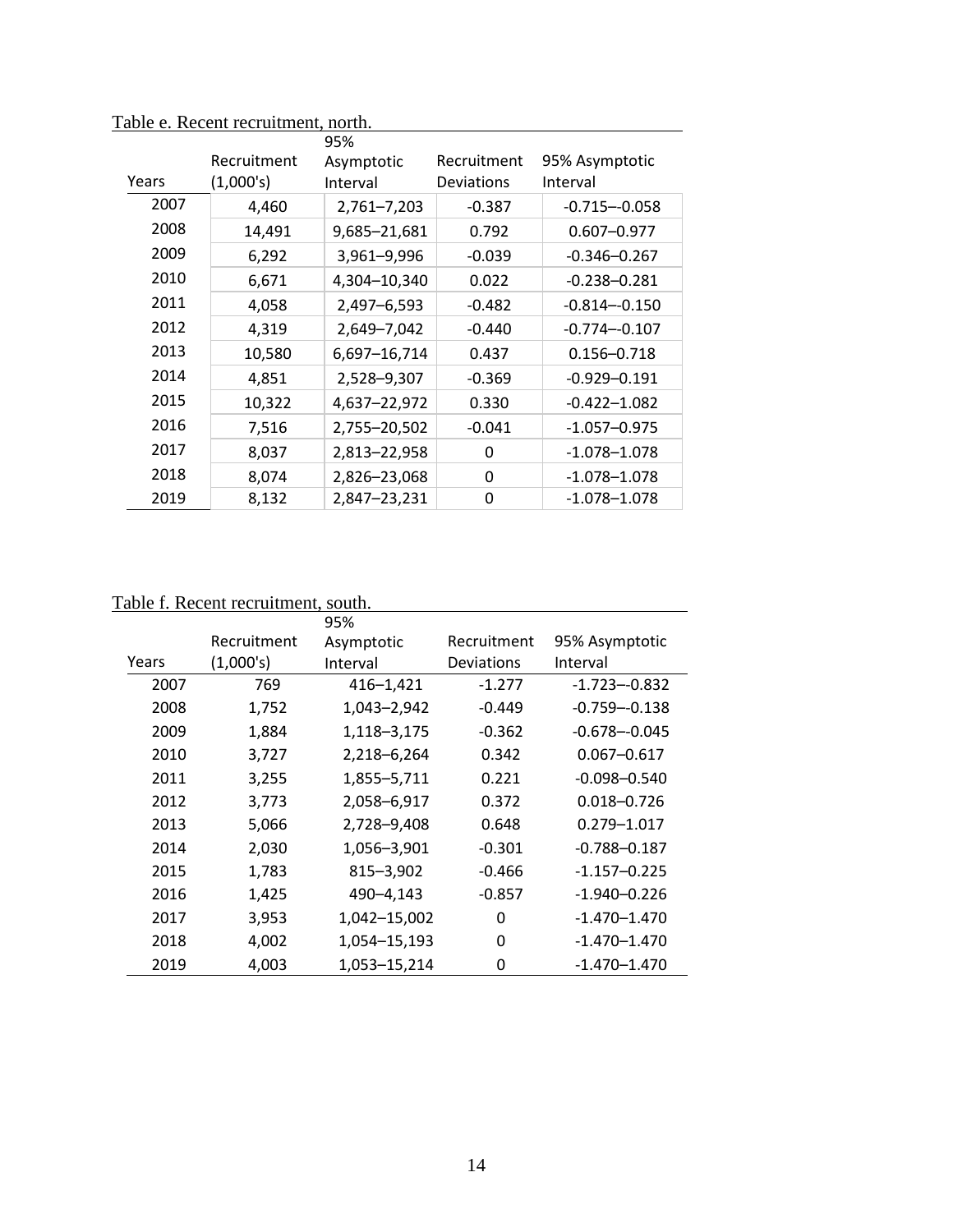

**Figure g. Time series of estimated recruitment, north.**



Age-0 recruits (1,000s) with ~95% asymptotic intervals

**Figure h. Time series of estimated recruitments, south.**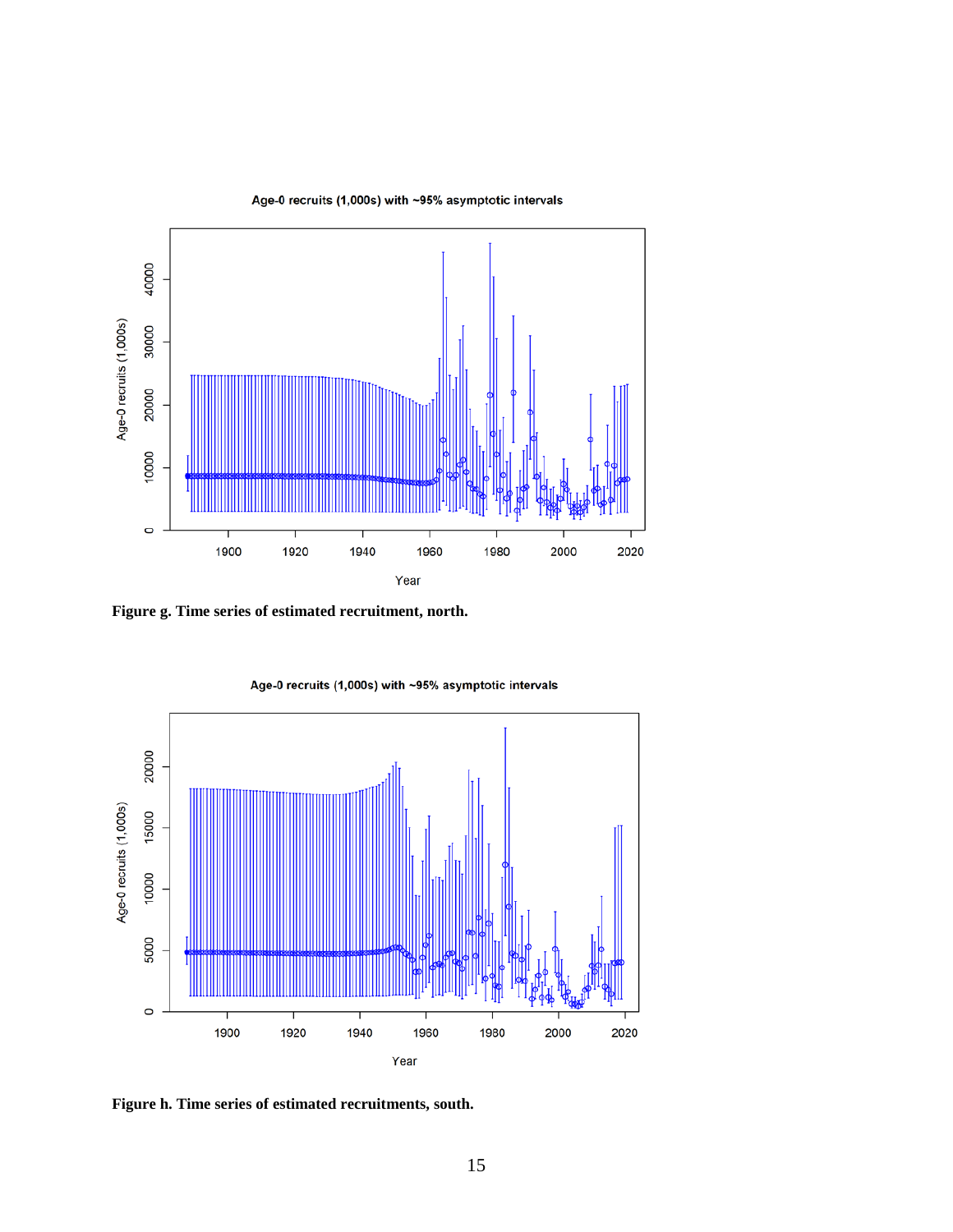#### **Exploitation Status**

Historical harvest rates rose steadily through the 1990s, exceeding the target spawning potential ratio (SPR) harvest rate for several decades (Tables g and h, Figures i through l). Estimated harvest rates for the north and south models have not exceeded management target levels in recent years (Tables g and h, Figures i through l). However, in the south during the early 2000s it appears that harvest rates exceeded the management target for two years. In recent years, the SPR for lingcod in both areas has been above the proxy target of 45% (indicating fishing mortality rates are below the target). The full exploitation histories in terms of both biomass and relative SPR, (1-SPR)/(1-SPR45%), are portrayed graphically via phase plots (Figures k and l).

| Years | Estimated (1-<br>$SPR)/(1-$<br>SPR 45%) (%) | 95%<br>Asymptotic<br>Interval | Harvest<br>Rate<br>(proportion) | 95%<br>Asymptotic<br>Interval |
|-------|---------------------------------------------|-------------------------------|---------------------------------|-------------------------------|
| 2007  | 23.55                                       | 14.53-32.56                   | 0.103                           | $0.059 - 0.146$               |
| 2008  | 26.19                                       | 16.21-36.17                   | 0.110                           | $0.063 - 0.156$               |
| 2009  | 24.44                                       | 15.05-33.83                   | 0.099                           | $0.057 - 0.140$               |
| 2010  | 19.30                                       | 11.89-26.71                   | 0.080                           | $0.046 - 0.113$               |
| 2011  | 28.18                                       | 17.82-38.55                   | 0.120                           | $0.071 - 0.169$               |
| 2012  | 29.14                                       | 18.47-39.81                   | 0.136                           | $0.080 - 0.192$               |
| 2013  | 28.65                                       | 18.08-39.22                   | 0.139                           | $0.082 - 0.196$               |
| 2014  | 21.83                                       | 13.48-30.17                   | 0.107                           | $0.063 - 0.152$               |
| 2015  | 23.24                                       | 14.35-32.14                   | 0.115                           | $0.067 - 0.163$               |
| 2016  | 25.04                                       | 15.46-34.62                   | 0.115                           | $0.067 - 0.163$               |
| 2018  | 32.95                                       | 20.67-45.22                   | 0.156                           | $0.090 - 0.222$               |
| 2019  | 25.47                                       | 15.39 - 35.55                 | 0.117                           | $0.066 - 0.168$               |

Table g. Recent exploitation status, north. Harvest rate is catch/Age-3+ summary biomass.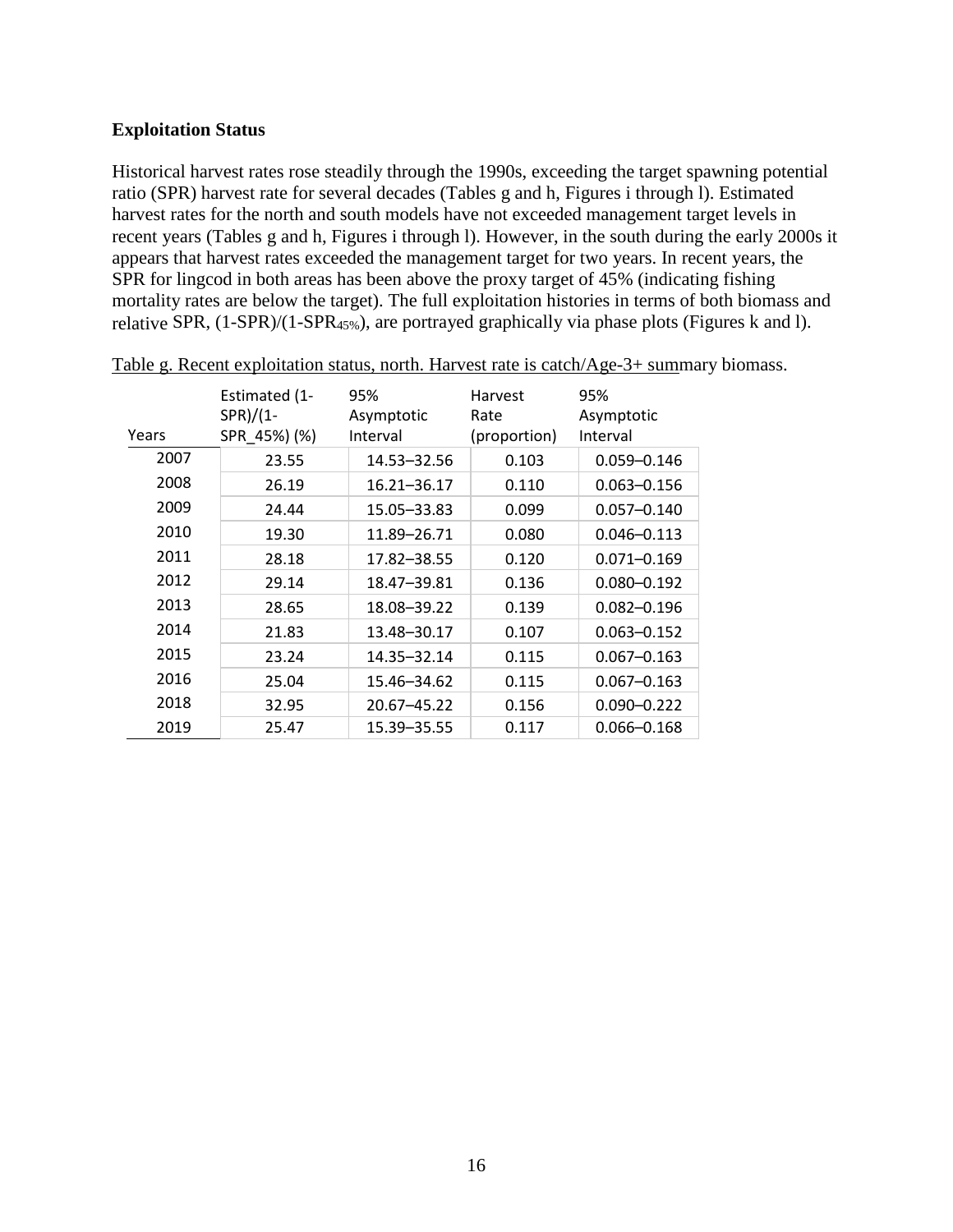|       | Estimated (1-                       |              |              | 95%                 |
|-------|-------------------------------------|--------------|--------------|---------------------|
|       | SPR)/(1-SPR 45%) (%) 95% Asymptotic |              | Harvest Rate | Asymptotic Interval |
| Years |                                     | Interval     | (proportion) |                     |
| 2007  | 0.3865                              | 15.64-61.67  | 0.194        | $0.056 - 0.333$     |
| 2008  | 0.3128                              | 12.26-50.29  | 0.134        | $0.036 - 0.232$     |
| 2009  | 0.3998                              | 17.05-62.92  | 0.152        | $0.039 - 0.264$     |
| 2010  | 0.3911                              | 17.18–61.03  | 0.128        | $0.033 - 0.224$     |
| 2011  | 0.6159                              | 31.18-91.99  | 0.213        | $0.058 - 0.368$     |
| 2012  | 0.6564                              | 34.36-96.92  | 0.264        | $0.077 - 0.451$     |
| 2013  | 0.7323                              | 39.64-106.82 | 0.35         | $0.113 - 0.588$     |
| 2014  | 0.7489                              | 39.84-109.95 | 0.427        | $0.140 - 0.714$     |
| 2015  | 0.7712                              | 39.51-114.73 | 0.482        | $0.151 - 0.814$     |
| 2016  | 0.6118                              | 26.46-95.90  | 0.368        | $0.105 - 0.630$     |
| 2018  | 0.5935                              | 24.06–94.65  | 0.355        | $0.081 - 0.628$     |
| 2019  | 0.7204                              | 31.83-112.24 | 0.423        | $0.085 - 0.761$     |

Table h. Recent exploitation status, south. Harvest rate is catch/Age-3+ summary biomass.



**Figure i. Estimated spawning potential ratio (SPR), north. One minus SPR is plotted so that higher exploitation rates occur in the upper portion of the y-axis.**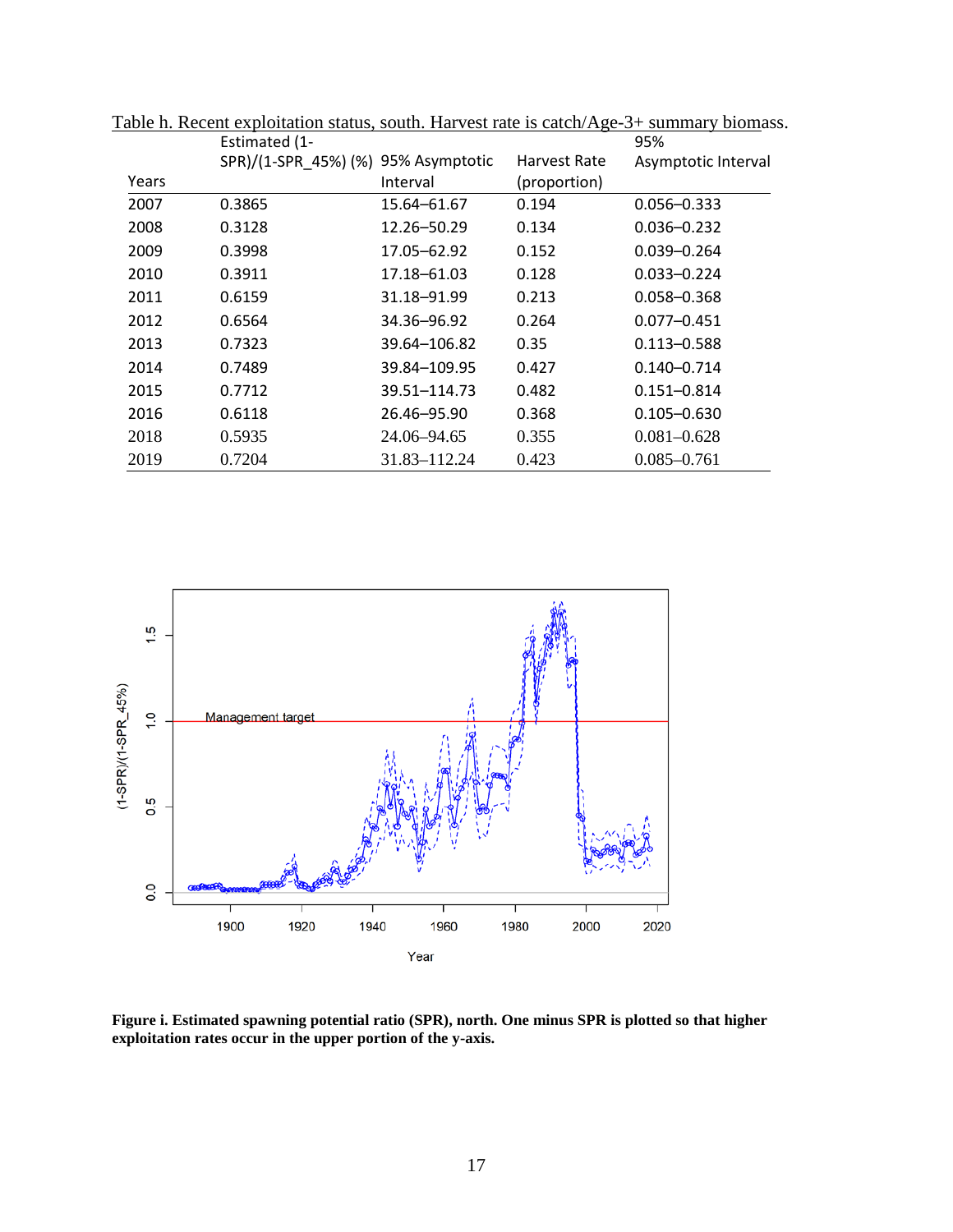

**Figure j. Estimated spawning potential ratio (SPR), south. One minus SPR is plotted so that higher exploitation rates occur in the upper portion of the y-axis.**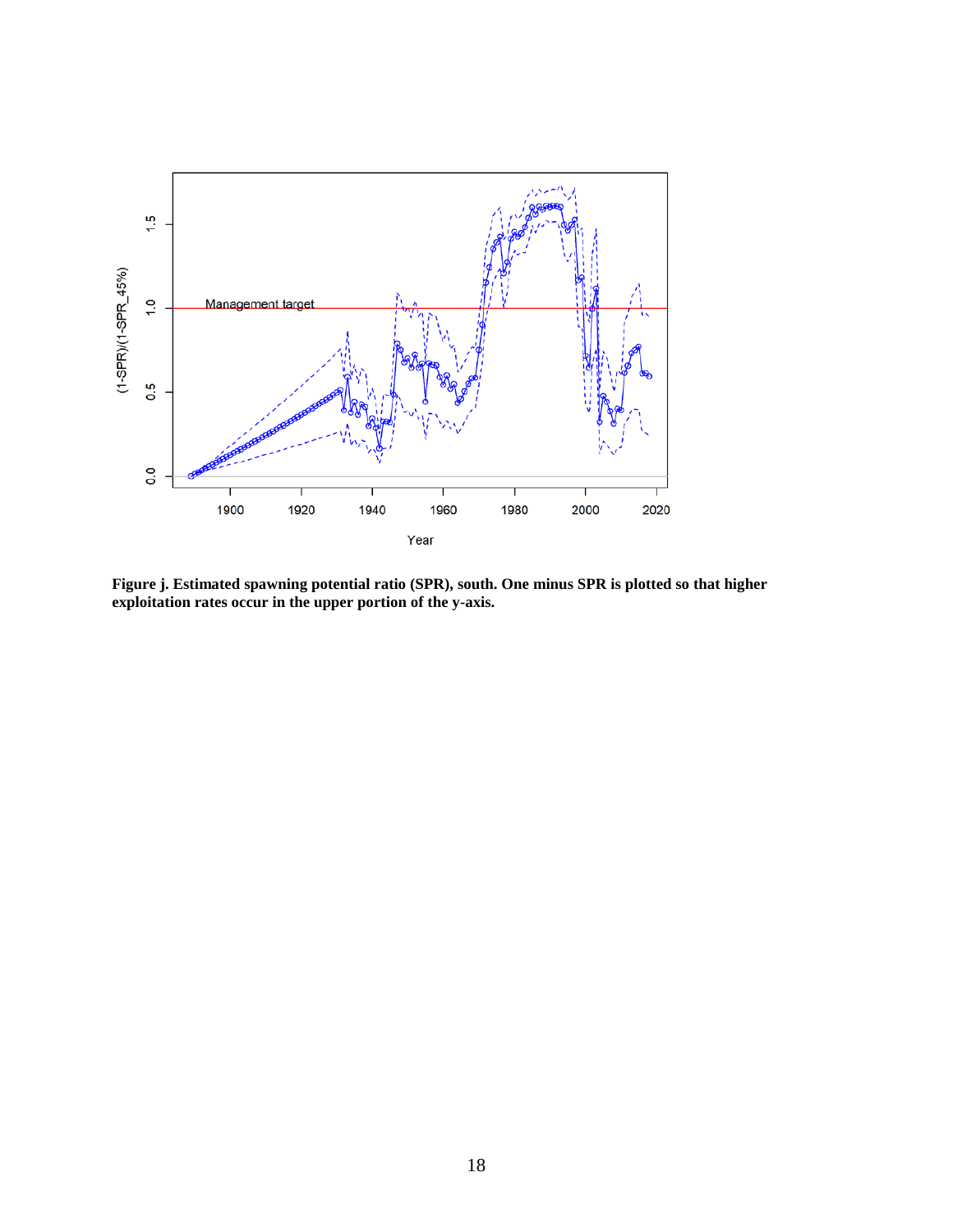

**Figure k. Phase plot of estimated relative (1-SPR) vs. relative spawning biomass, north.**



**Figure l. Phase plot of estimated relative (1-SPR) vs. relative spawning biomass, south.**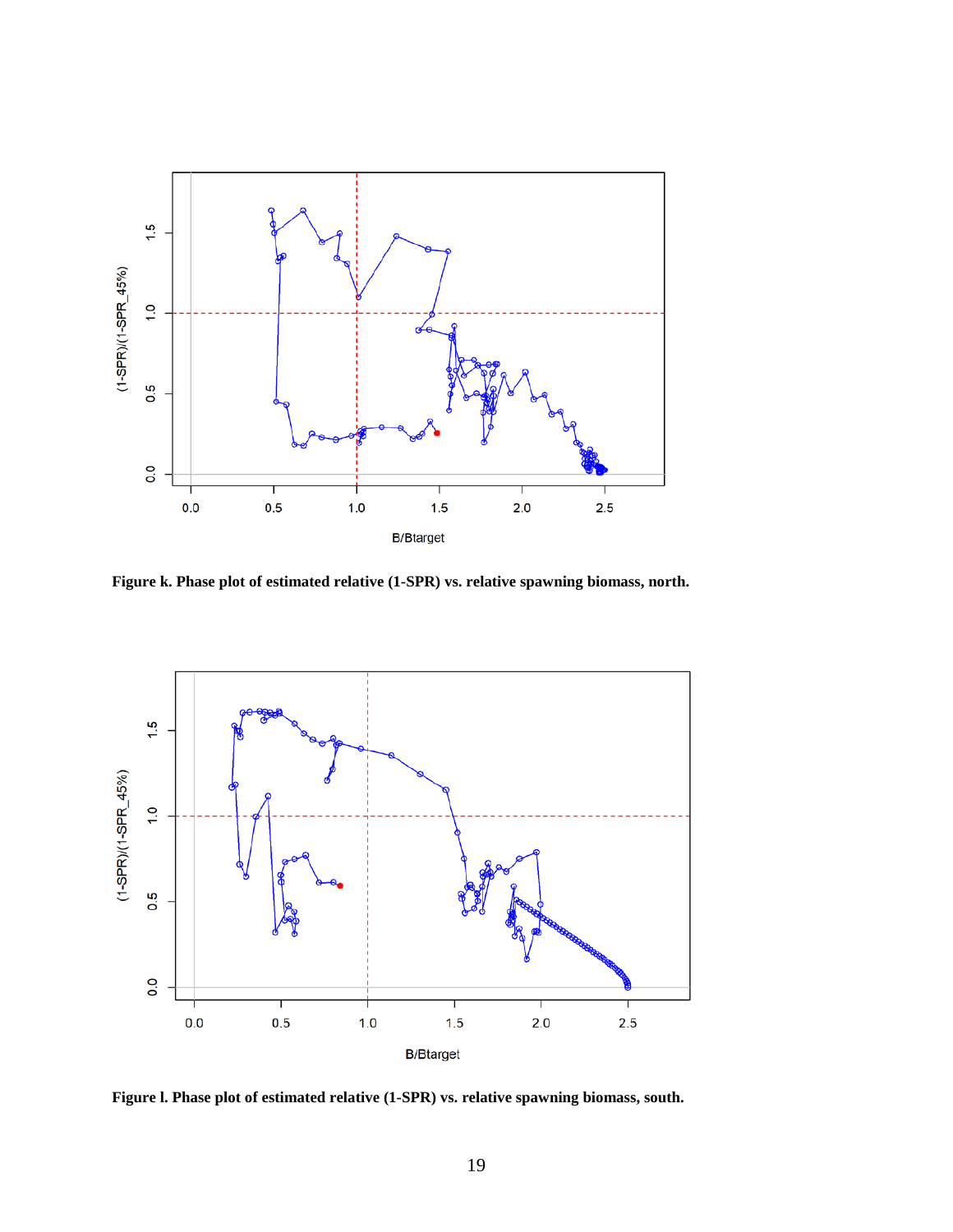#### **Ecosystem Considerations**

In this assessment, ecosystem considerations were not explicitly included in the analysis. Lingcod often feed on species of rockfish that are targeted by fisheries, potentially influencing the natural mortality of these rockfish species (e.g., Beaudreau and Essington 2007). However, there is a paucity of relevant data to provide quantitative information on this effect directly to the assessment. Recently available habitat information was used to select the data used in the onboard observer indices.

#### **Reference Points**

The north and south stocks are estimated to have been below the target reference point (SB40%) from approximately the 1980s through the early 2000s. Fishing intensity since approximately 2005 has been below the target (SPR45%) for both the north and south stocks (Figures i - l). The phase plots show the interaction of fishing intensity and biomass targets (Figures k and l). The target stock size based on the biomass target (SB40%) is 15,190 (10,311–20,069 mt, 95% asymptotic interval) in the north and 7,780 mt (5,877–9,683 mt 95% asymptotic interval) in the south, which gives catches of 3197 mt (2,184–4,210 mt, 95% asymptotic interval) for the north and 1746 mt (1,372–2,121, 95% asymptotic standard deviation) for the south (Tables i and j). Equilibrium yield at the proxy FMSY harvest rate is 3,409 mt (2,329–4,489 mt, 95% asymptotic interval) and 1,856 mt (1,458–2,253 mt, 95% asymptotic interval) for the north and south, respectively (Tables i and j).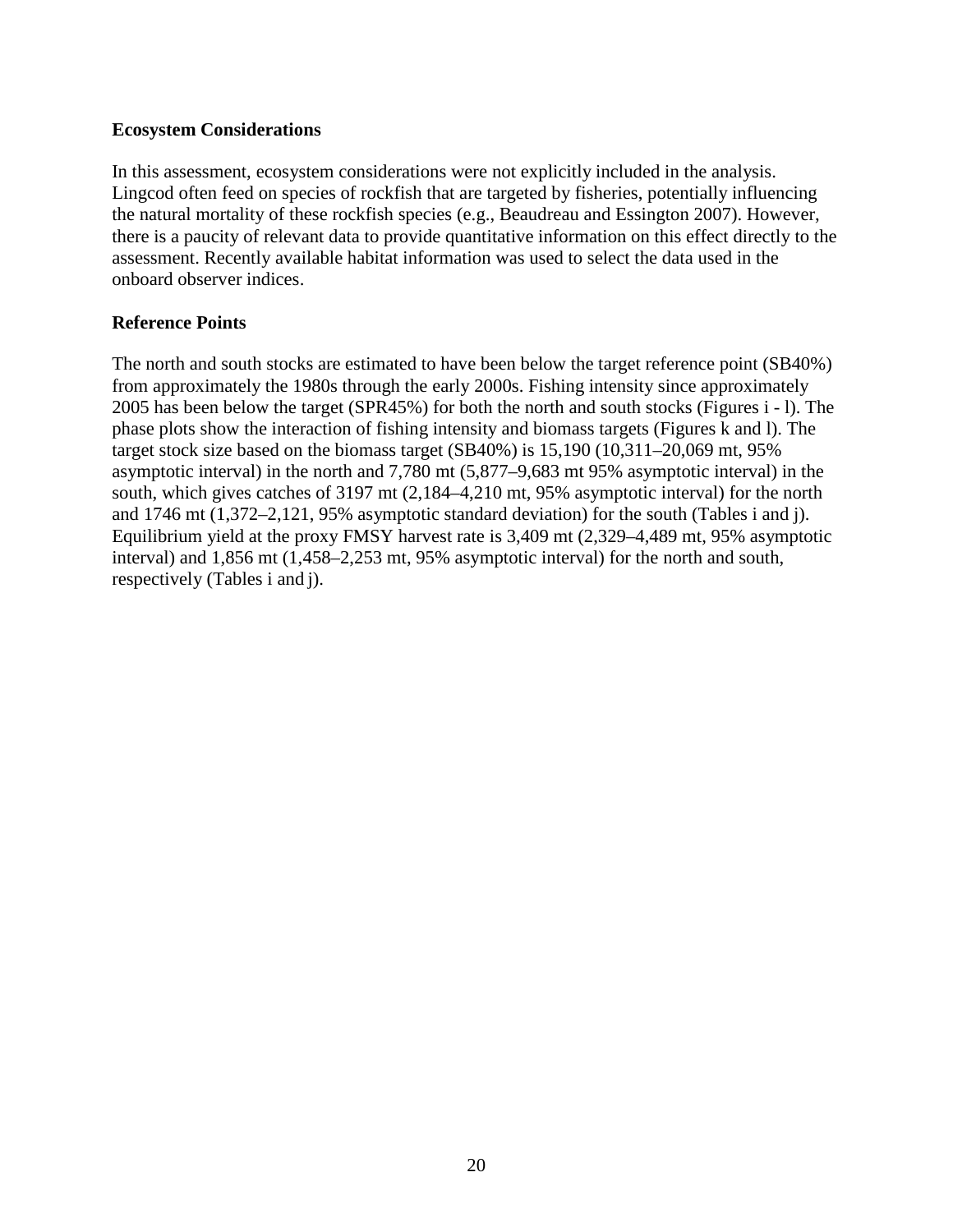|                                                |                 | 95% Asymptotic  |
|------------------------------------------------|-----------------|-----------------|
|                                                | <b>Estimate</b> | Interval        |
|                                                |                 |                 |
| Unfished Spawning Biomass (mt)                 | 37,974          | 25,776-50,172   |
| Unfished Age 3+ Biomass (mt)                   | 56,005          | 38,126-73,884   |
| Spawning Biomass (2019)                        | 23,583          | 13,207-33,958   |
| Unfished Recruitment (R0)                      | 8,664           | 5,870-11,458    |
| Depletion (2019)                               | 62.10           | 50.69-73.51     |
| Reference Points Based SB40%                   |                 |                 |
| Proxy Spawning Biomass (SB40%)                 | 15,190          | 10,311-20,069   |
| SPR resulting in SB40%                         | 0.464           | $0.464 - 0.464$ |
| <b>Exploitation Rate Resulting in SB40%</b>    | 0.126           | $0.123 - 0.129$ |
| Yield with SPR Based On SB40% (mt)             | 3,197           | 2,184-4,210     |
| Reference Points based on SPR proxy for MSY    |                 |                 |
| Proxy spawning biomass (SPR45)                 | 14,582          | 9,898-19,266    |
| SPR45                                          | 0.45            | <b>NA</b>       |
| Exploitation rate corresponding to SPR45       | 0.132           | $0.129 - 0.135$ |
| Yield with SPR45 at SBSPR (mt)                 | 3,241           | 2,215-4,268     |
| Reference points based on estimated MSY values |                 |                 |
| Spawning biomass at MSY (SBMSY)                | 10,254          | 6,966-13,542    |
| SPRMSY                                         | 0.348           | $0.345 - 0.351$ |
| Exploitation rate corresponding to SPRMSY      | 0.187           | $0.183 - 0.190$ |
| MSY (mt)                                       | 3,409           | 2,329-4,489     |

Table i. Reference points, north. Note that exploitation rate is Catch/(Age-3+ biomass).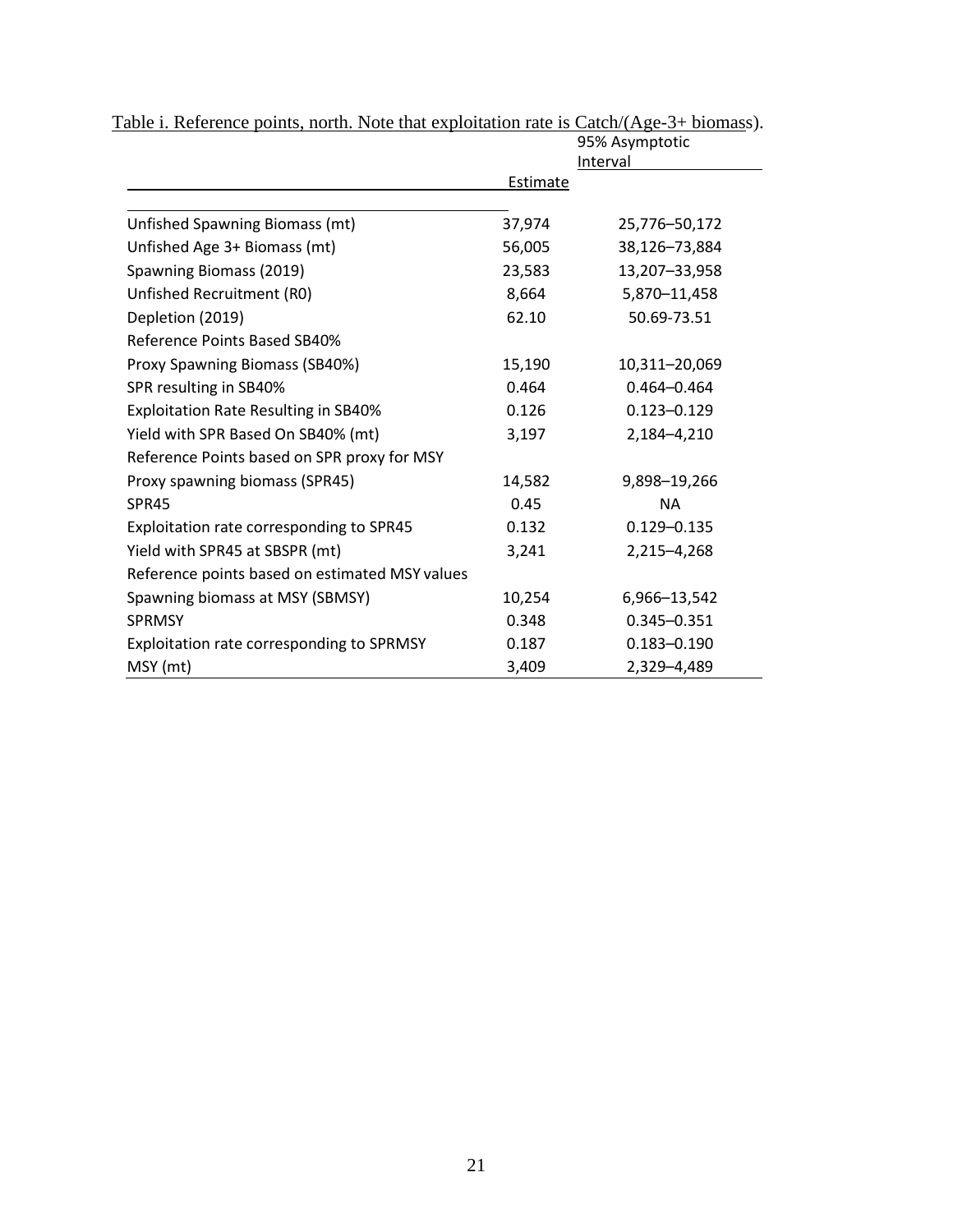|                                                |          | 95% Asymptotic  |
|------------------------------------------------|----------|-----------------|
|                                                | Estimate | Interval        |
|                                                |          |                 |
| Unfished Spawning Biomass (mt)                 | 20,260   | 15,304-25,215   |
| Unfished Age 3+ Biomass (mt)                   | 31,235   | 23,914-38,556   |
| Spawning Biomass (2019)                        | 6,822    | 1,344-12,299    |
| Unfished Recruitment (R0)                      | 4,848    | 3,747-5,949     |
| Depletion (2019)                               | 33.67    | 10.14-57.20     |
| Reference Points Based SB40%                   |          |                 |
| Proxy Spawning Biomass (SB40%)                 | 8,104    | 6,122-10,086    |
| SPR resulting in SB40%                         | 0.464    | $0.464 - 0.464$ |
| <b>Exploitation Rate Resulting in SB40%</b>    | 0.126    | $0.116 - 0.135$ |
| Yield with SPR Based On SB40% (mt)             | 1,720    | 1,351-2,089     |
| Reference Points based on SPR proxy for MSY    |          |                 |
| Proxy spawning biomass (SPR45)                 | 7,780    | 5,877-9,683     |
| SPR45                                          | 0.45     | <b>NA</b>       |
| Exploitation rate corresponding to SPR45       | 0.132    | $0.122 - 0.142$ |
| Yield with SPR45 at SBSPR (mt)                 | 1,746    | 1,372-2,121     |
| Reference points based on estimated MSY values |          |                 |
| Spawning biomass at MSY (SBMSY)                | 5,265    | 3,972-6,559     |
| <b>SPRMSY</b>                                  | 0.339    | 0.334-0.344     |
| Exploitation rate corresponding to SPRMSY      | 0.197    | $0.185 - 0.209$ |
| MSY (mt)                                       | 1,856    | 1,458-2,253     |

Table j. Reference points, south. Note that exploitation rate is Catch/(Age-3+ biomass).

# **Management Performance**

The 2009 stock assessment estimated lingcod to be at 61.9% and 73.7% of unfished spawning stock biomass in the north and south, respectively. Based on the 2009 stock assessment, the most recent 2017 and 2018 annual catch targets (ACTs) were set to 3066.4 and 2861.2 in the north and 1517.6 and 1392.8 in the south. Note that these values are based on 48% of the CA biomass being in the 40-10 to 42 region. This value is based on the 5 year average biomass distribution in the NWFSC West Coast Groundfish Bottom Trawl Survey (WCGBTS).

Recent coast-wide annual landings have not exceeded the annual catch limit (ACL). Table k shows recent management quantities.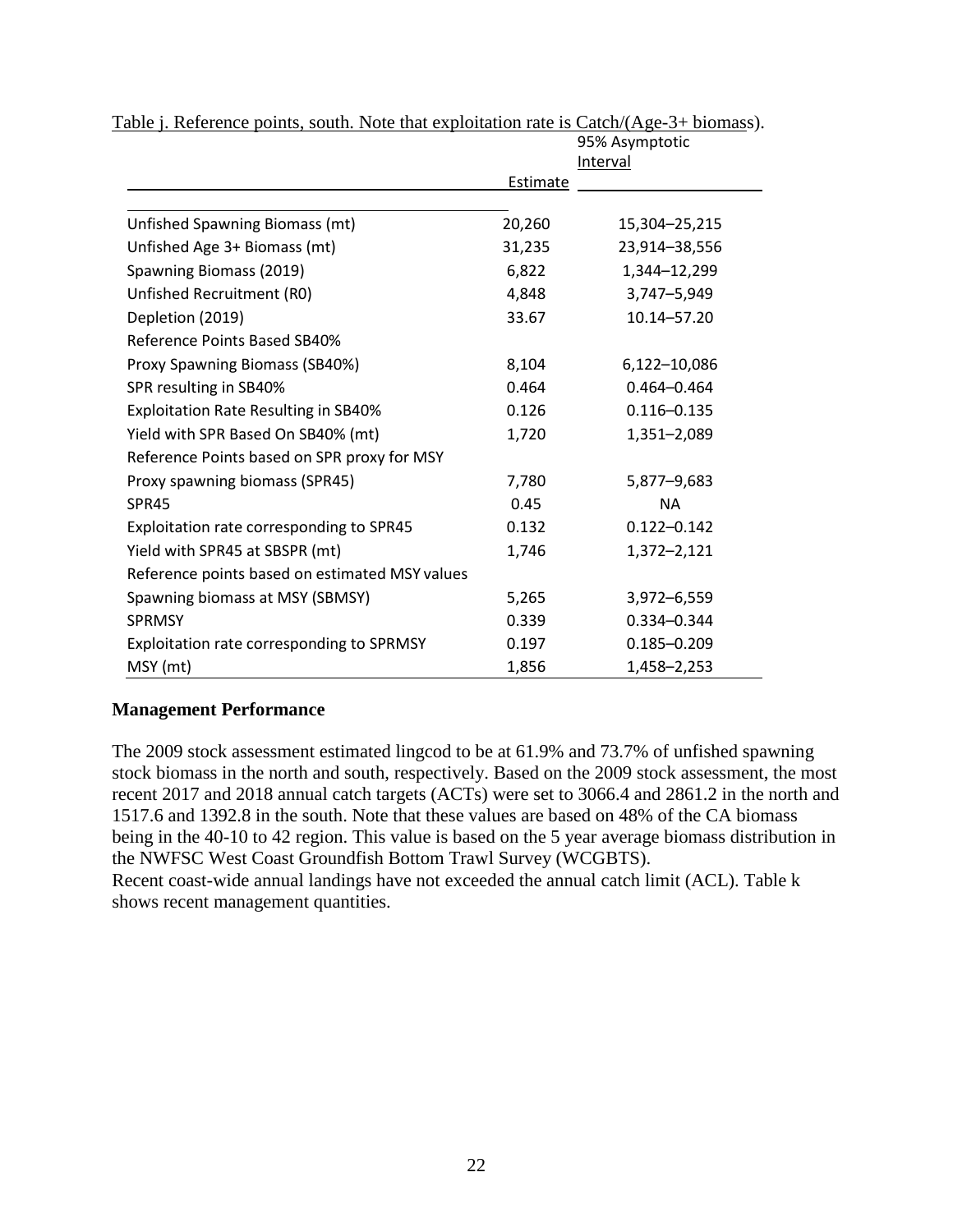Table k. Recent trends in landings and total catch (mt) relative to management guidelines. Total dead catch represents the total landings plus the model estimated dead discard biomass. Note that the model estimated total dead catch may not be the same as the WCGOP estimates of total mortality (Somers et al. 2017), which are the "official" records for determining whether the ACL has been exceeded. Note that the definition of 'North' and 'South' changes based on what is given in the Spatial Management Strata column.

| Years | Spatial<br>Management<br>Strata                  | Coast-<br>wide OFL lorth | OFL       | outh<br>OFL | Coast-<br>wide<br>ABC | <b>Jorth</b><br>ABC | iouth<br>ABC | North<br>Landings | South<br>Landings | North<br>Total<br>Dead | South<br><b>Total Dead</b> |
|-------|--------------------------------------------------|--------------------------|-----------|-------------|-----------------------|---------------------|--------------|-------------------|-------------------|------------------------|----------------------------|
| 2007  | Coast-wide                                       | 6,706                    | <b>NA</b> | <b>NA</b>   | 6,706                 | <b>NA</b>           | <b>NA</b>    |                   | 628               |                        | 748                        |
| 2008  | Coast-wide                                       | 5,853                    | <b>NA</b> | <b>NA</b>   | 5,853                 | <b>NA</b>           | <b>NA</b>    |                   | 551               |                        | 671                        |
| 2009  | Coast-wide                                       | 5,278                    | <b>NA</b> | <b>NA</b>   | 5,278                 | <b>NA</b>           | <b>NA</b>    |                   | 521               |                        | 626                        |
| 2010  | Coast-wide                                       | 4,829                    | <b>NA</b> | <b>NA</b>   | 4,829                 | <b>NA</b>           | <b>NA</b>    |                   | 469               |                        | 503                        |
| 2011  | Split at 42º N                                   | 4,961                    | 2438      | 2523        | 4,432                 | 2,330               | 2,102        | 578               | 263               | 611                    | 265                        |
|       | 2012 Split at 42º N                              | 4,848                    | 2251      | 2597        | 4,315                 | 2,151               | 2,164        | 717               | 329               | 748                    | 3349                       |
|       | ingcod Split at<br>201340°10' N<br>Lingcod Split | 4,668                    | 3,334     | 1,334       | 4,147                 | 3,036               | 1,111        | 790               | 498               | 813                    | 505                        |
|       | 2014at 40º10' N                                  | 4,438                    | 3,162     | 1,276       | 3,941                 | 2,878               | 1,063        | 619               | 679               | 632                    | 690                        |
|       | ingcod Split at<br>201540°10' N<br>Lingcod Split | 4,215                    | 3,010     | 1,205       | 3,834                 | 2,830               | 1,004        | 662               | 864               | 677                    | 877                        |
|       | 2016at 40°10' N                                  | 4,027                    | 2,891     | 1,136       | 3,665                 | 2,719               | 946          | 702               | 763               | 723                    | 774                        |
|       | ingcod Split at<br>201740°10' N                  | 5,051                    | 3,549     | 1,502       | 4,584                 | 3,333               | 1,251        | 1,095             | 588               | <b>NA</b>              | <b>NA</b>                  |
|       | Lingcod Split<br>2018at 40°10' N                 | 4,683                    | 3,310     | 1,373       | 4,254                 | 3,110               | 1,144        | <b>NA</b>         | <b>NA</b>         | <b>NA</b>              | <b>NA</b>                  |
|       | ingcod Split at<br>201940°10' N                  | 6,253                    | 5,110     | 1,143       | 5,978                 | 4,885               | 1,093        | <b>NA</b>         | <b>NA</b>         | <b>NA</b>              | <b>NA</b>                  |
|       | Lingcod Split<br>2020at 40°10' N                 | 5,745                    | 4,768     | 977         | 5,492                 | 4,558               | 934          | <b>NA</b>         | <b>NA</b>         | <b>NA</b>              | <b>NA</b>                  |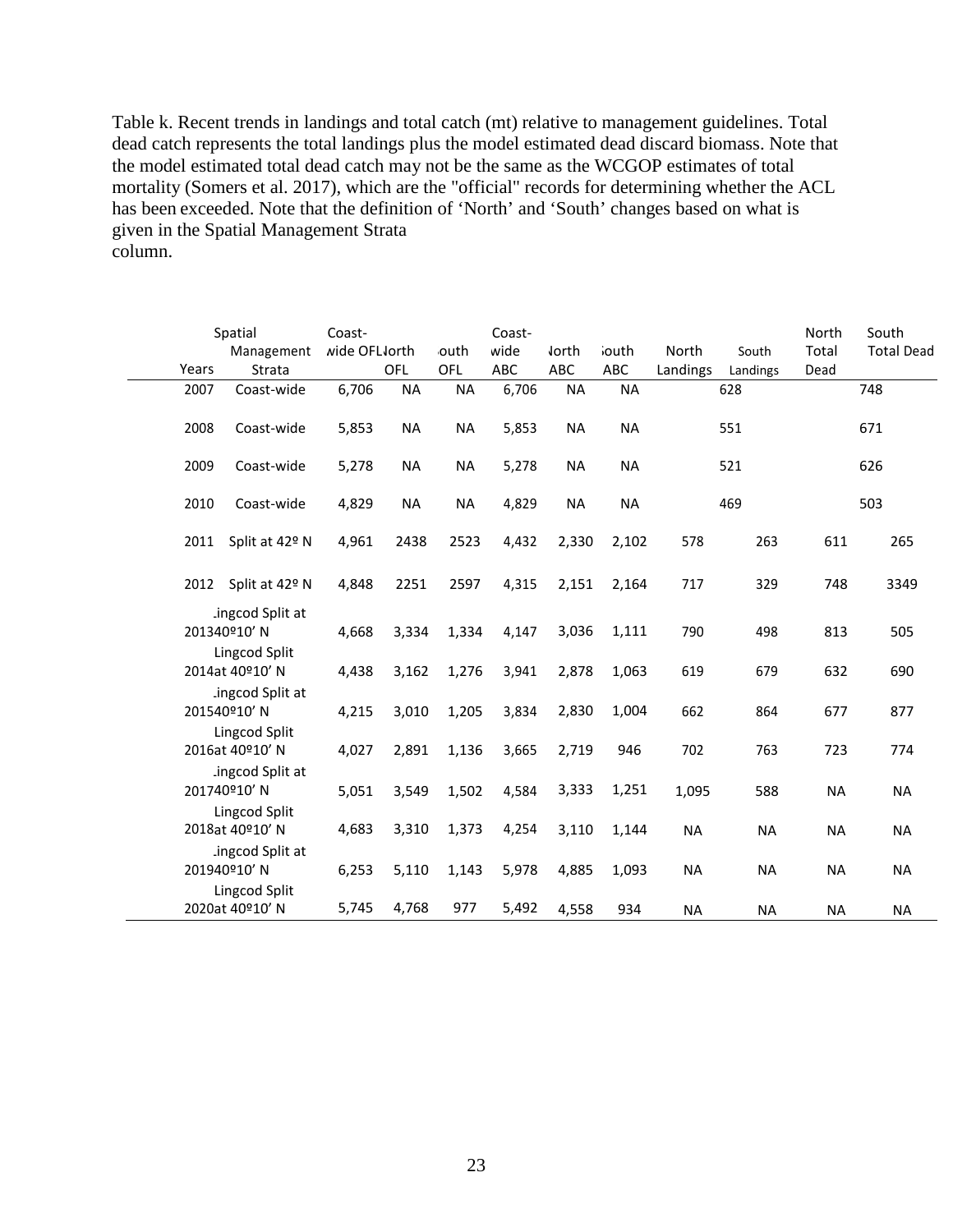#### **Unresolved Problems and Major Uncertainties**

A few outstanding issues remain for lingcod stock assessment on the west coast of the U.S. First, in many cases the commercial age data are not randomly sampled with respect to lengths, there is evidence of bias in some years with respect to age sampling. One option for dealing with this situation includes resampling the ages to ensure that they are representative of the sampled lengths. However, the SSC should agree an acceptable range of options for dealing with this issue prior to the 2019 stock assessment cycle. While this issue was not able to be fully resolved at the STAR panel, a resolution is possible for the next lingcod assessment. Future assessments should also investigate implementing a spatial model that considers the results of ongoing genetic analyses with respect to lingcod stock structure and that is able to explore linkages between the north and south regions. Current publications on lingcod stock structure suggest that lingcod are a single genetic stock but show differences in biological traits, such as growth and allometry, which may be attributable to physical and ecological differences across this large geographic expanse. There is evidence that the recreational lingcod fishery in California is landing fish taken from Mexican waters. Landings of lingcod from Mexican waters need to be removed from the U.S. landings in future lingcod assessments. The south model also lacks fishery dependent age data due to a lack of sampling for age structures, which increases uncertainty in the south area model estimates. Finally, it would be useful to explore the availability of transboundary lingcod data (both Canada and Mexico) and how these data could be used in the PFMC stock assessment process. Both of these issues require communications and research activity outside of the PFMC stock assessment cycle. Time limitations during this assessment did not allow for exploration of Canadian lingcod data or inclusion in the assessment model. Mexico may also have relevant lingcod data but this has not been investigated. Given that a majority of the jitter runs were unable to converge to the south base model, this issue should be investigated during future lingcod south assessments. Finally, the south model lacks fishery dependent age data. Obtaining recreational fishery data from California could provide improved information on recent stock trends.

#### **Harvest Projections and Decision Table**

The lingcod stock assessments are Category 1 stock assessments, thus projections and decision tables are based on using  $P^*=0.45$  and the yearly buffer reductions. The yearly buffer reductions are combined with the 40-10 harvest control rule to calculate OFLs, ABCs and ACLs. The total catches in 2019 and 2020 were set at the PFMC groundfish management team (GMT) requested values of 1,085 mt in the north and 908 and 921 mt for 2019-2020, respectively, in the south model area, the 2019-2020 exploitation rates were used to distribute catches among the fisheries. Note that the 1,085 mt, is an estimate, converted from #'s of fish for WA Rec.

Table l shows stock projections of management quantities, as requested by PFMC council staff, for both the stock assessment areas and converted to the management areas under alternative harvest policies requested by the PFMC. Note that the conversion between stock assessment areas and management areas assumes that 21.3% of the CA biomass is in the 40-10 to 42 region. This value is based on the 5 year average biomass distribution in the NWFSC West Coast Groundfish Bottom Trawl Survey (WCGBTS). (The equations to make this conversion, where 'S' is South, 'N' is North, 'M' is Management, and 'A' is Assessment are:  $S_M = 0.787S_A$ ;  $N_M =$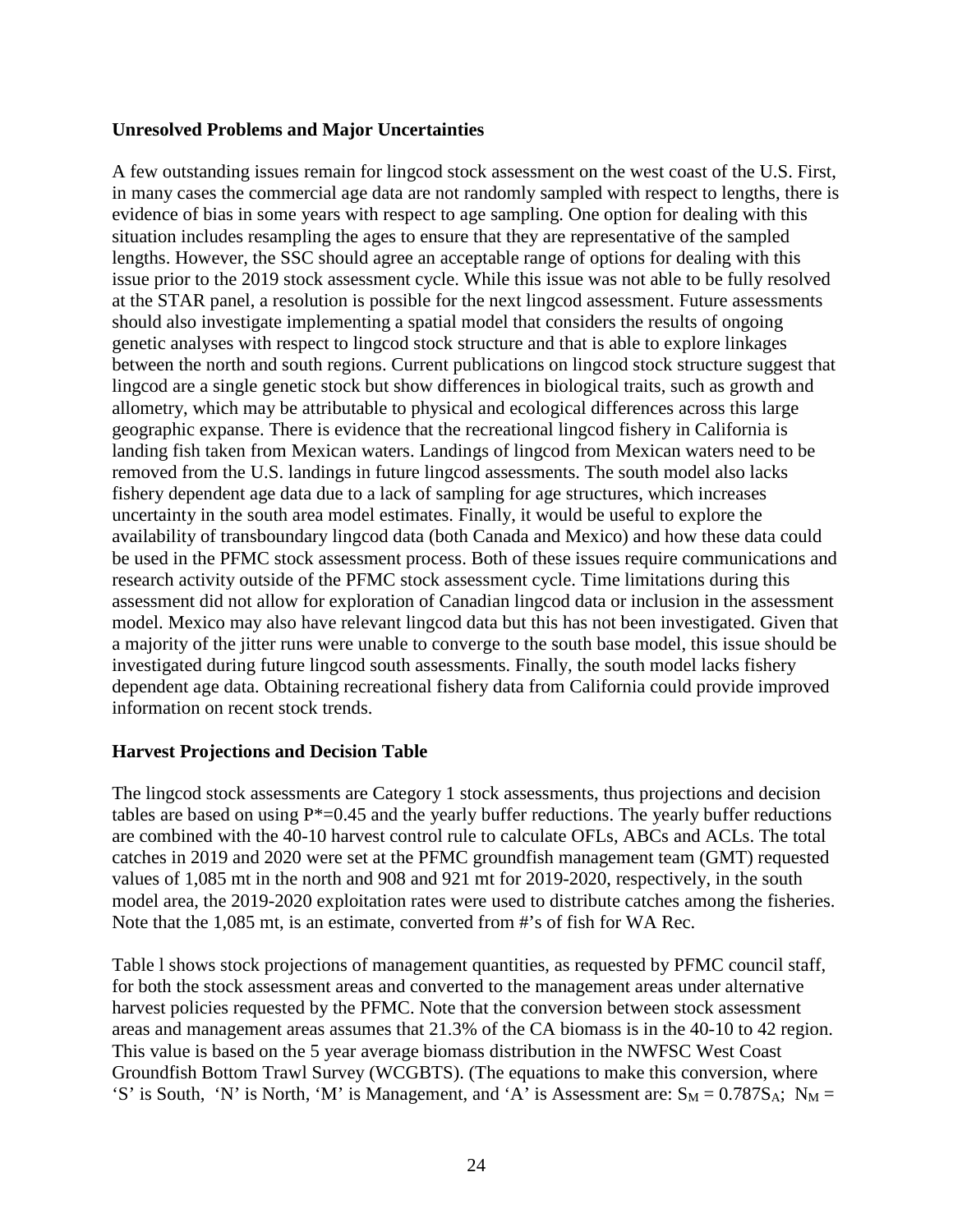#### $N_A + 0.213S_A$ .

Standard harvest projections that include both management quantities and trends in stock size and status are provided in Tables m1 and m2. In the north, current medium-term projections of expected catch, spawning biomass and depletion from the base model project a declining trend through 2030 as recent large cohorts increase in age (note that all projections assume average recruitment from the stock-recruit curve) and the 40-10 control rule ACLs move the stock towards the target reference point. The stock is expected to remain above the target stock size of SB40% through 2030, assuming average recruitment based on the stock-recruit curve. In the south, the current medium term projection of expected catch under both harvest policies, shows increasing spawning biomass and depletion from the base model, with the stock remaining in the precautionary zone during the projection period. The lack of strong increases in stock sizes during the projections is due, in part, to a large number of poor recruitments since 2000 (11 out of 17 years) and a lack of recruitments near historical highs. Note that without a new stock assessment the yearly buffer reductions will eventually protect stocks, while this doesn't achieve maximum sustainable yield (MSY), it does leave fish in the ocean to harvest at a later time.

Decision tables are provided in Tables n and o. Uncertainty in management quantities for the north and south models was characterized using the asymptotic standard deviation for the 2017 spawning biomass from the base model. Specifically, the 2017 spawning biomass for the high and low states of nature are given by the base model mean +/-1.15\*standard deviation (the 12.5th and 87.5th percentiles). A search across fixed values of Ro was used to attain the 2017 spawning biomass values for the high and low states of nature. The high catch streams were based on the 40-10 harvest control rule. At the request of the PFMC GMT representative on the STAR panel the moderate catch streams were set to 40% ACL attainment for the north management area and 70% ACL attainment in the south management area. Finally, the low catch stream was set to ~700 mt, a level similar to recent average catches.

In the north, current medium-term forecasts based on the alternative states of nature project that the stock will not fall below the target stock size. Note that the catches specified in the ACL scenario (ranging from 5,009 to 3,469 mt) are much larger than recent landings (~900 mt). In the south, current medium-term forecasts based on the alternative states of nature project a range of outcomes from overfished (lower left corner) to well above target stock size (upper right corner). All states of nature from the constant catch scenario, that specifies catches similar to recent levels, suggest that the stock will increase towards, or exceed the target reference point. However, catching the full ACL catches result in stock declines at the low state of nature and modest stock increases under the base case and high state of nature.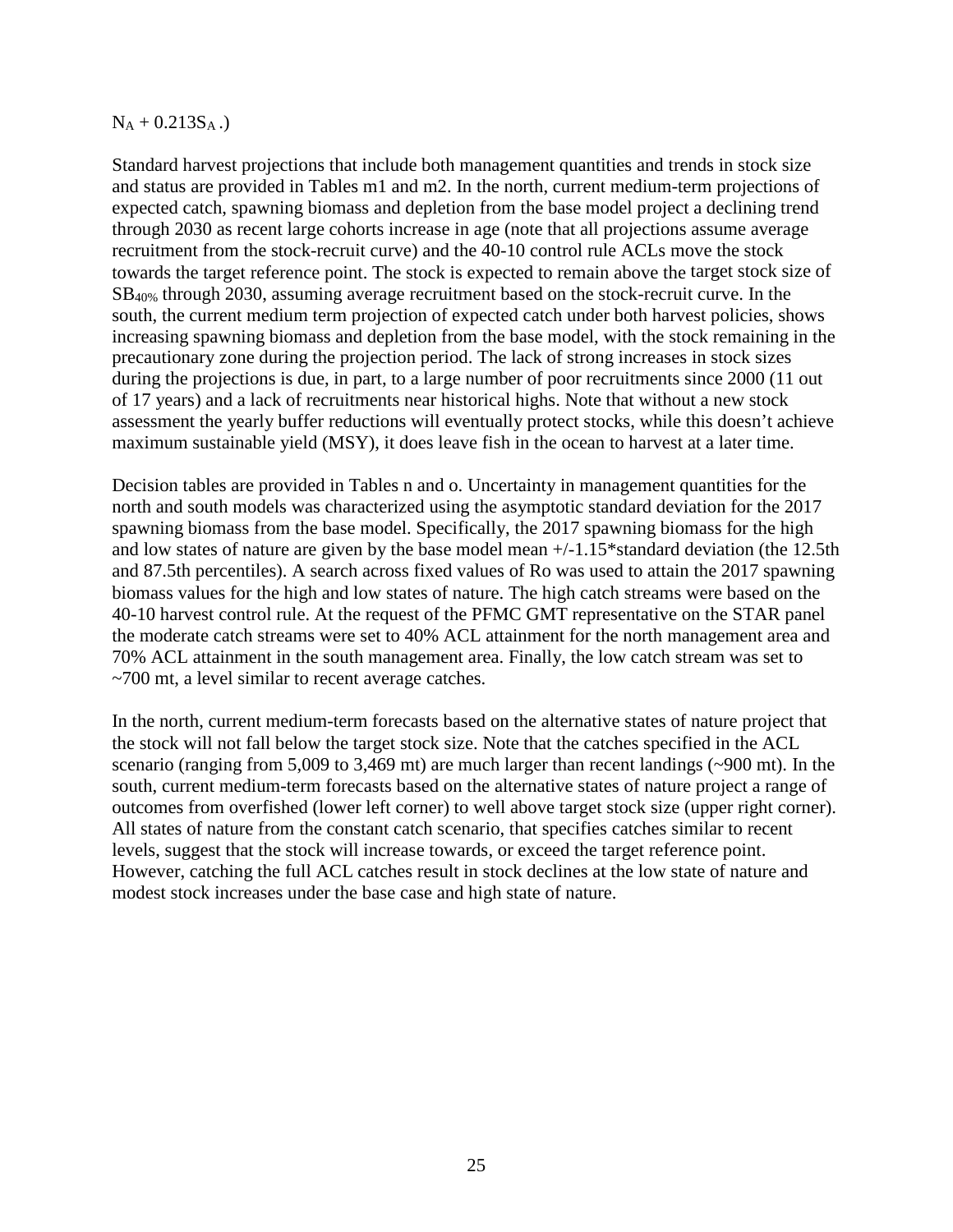Table l. The PFMC current harvest control rule (HCR), all units are in metric tons. Note that the south area ACL has the 40-10 control rule catch reduction applied because the stock is estimated to be in the precautionary zone. The HCRs implements a GMT request to assume partial attainment of the 2019-2020 ACLs of 1,085 mt in the north model area and 908 and 921 mt for 2019-2020, respectively, in the south model area. Full ACL attainment from 2021 forward is then used. The current HCR implements the yearly buffer reductions for a  $P^* = 45$ , category 1 stock in the north and south. (Note that the 1,085 mt, is an estimate, converted from #'s of fish for WA Rec.)

|      |       |               |       | Assessment Management | Assessment | Management | Assessment | Management |
|------|-------|---------------|-------|-----------------------|------------|------------|------------|------------|
| Year | Area  | <b>Buffer</b> | Areas | Areas                 | Areas      | Areas      | Areas      | Areas      |
|      |       |               |       | <b>OFL</b>            |            | ABC        |            | <b>ACL</b> |
| 2021 | North | 0.926         | 5,477 | 5,816                 | 5,071      | 5,386      | 5,071      | 5,369      |
| 2022 | North | 0.922         | 5,034 | 5,395                 | 4,641      | 4,974      | 4,641      | 4,958      |
| 2023 | North | 0.917         | 4,695 | 5,074                 | 4,305      | 4,653      | 4,305      | 4,639      |
| 2024 | North | 0.913         | 4,453 | 4,844                 | 4,066      | 4,422      | 4,066      | 4,410      |
| 2025 | North | 0.909         | 4,284 | 4,682                 | 3,894      | 4,256      | 3,894      | 4,245      |
| 2026 | North | 0.904         | 4,160 | 4,563                 | 3,761      | 4,125      | 3,761      | 4,115      |
| 2027 | North | 0.900         | 4,066 | 4,472                 | 3,660      | 4,025      | 3,660      | 4,017      |
| 2028 | North | 0.896         | 3,991 | 4,400                 | 3,576      | 3,942      | 3,576      | 3,935      |
| 2029 | North | 0.892         | 3,930 | 4,341                 | 3,505      | 3,872      | 3,505      | 3,866      |
| 2030 | North | 0.887         | 3,879 | 4,292                 | 3,441      | 3,807      | 3,441      | 3,802      |
|      |       |               |       |                       |            |            |            |            |
| 2021 | South | 0.926         | 1,594 | 1,255                 | 1,476      | 1,162      | 1,400      | 1,102      |
| 2022 | South | 0.922         | 1,695 | 1,334                 | 1,563      | 1,230      | 1,490      | 1,172      |
| 2023 | South | 0.917         | 1,780 | 1,401                 | 1,632      | 1,285      | 1,567      | 1,233      |
| 2024 | South | 0.913         | 1,834 | 1,444                 | 1,675      | 1,318      | 1,617      | 1,273      |
| 2025 | South | 0.909         | 1,868 | 1,470                 | 1,698      | 1,336      | 1,647      | 1,296      |
| 2026 | South | 0.904         | 1,890 | 1,487                 | 1,709      | 1,345      | 1,664      | 1,310      |
| 2027 | South | 0.900         | 1,906 | 1,500                 | 1,716      | 1,350      | 1,677      | 1,320      |
| 2028 | South | 0.896         | 1,919 | 1,510                 | 1,719      | 1,353      | 1,687      | 1,327      |
| 2029 | South | 0.892         | 1,930 | 1,519                 | 1,721      | 1,355      | 1,693      | 1,333      |
| 2030 | South | 0.887         | 1,939 | 1,526                 | 1,720      | 1,353      | 1,697      | 1,335      |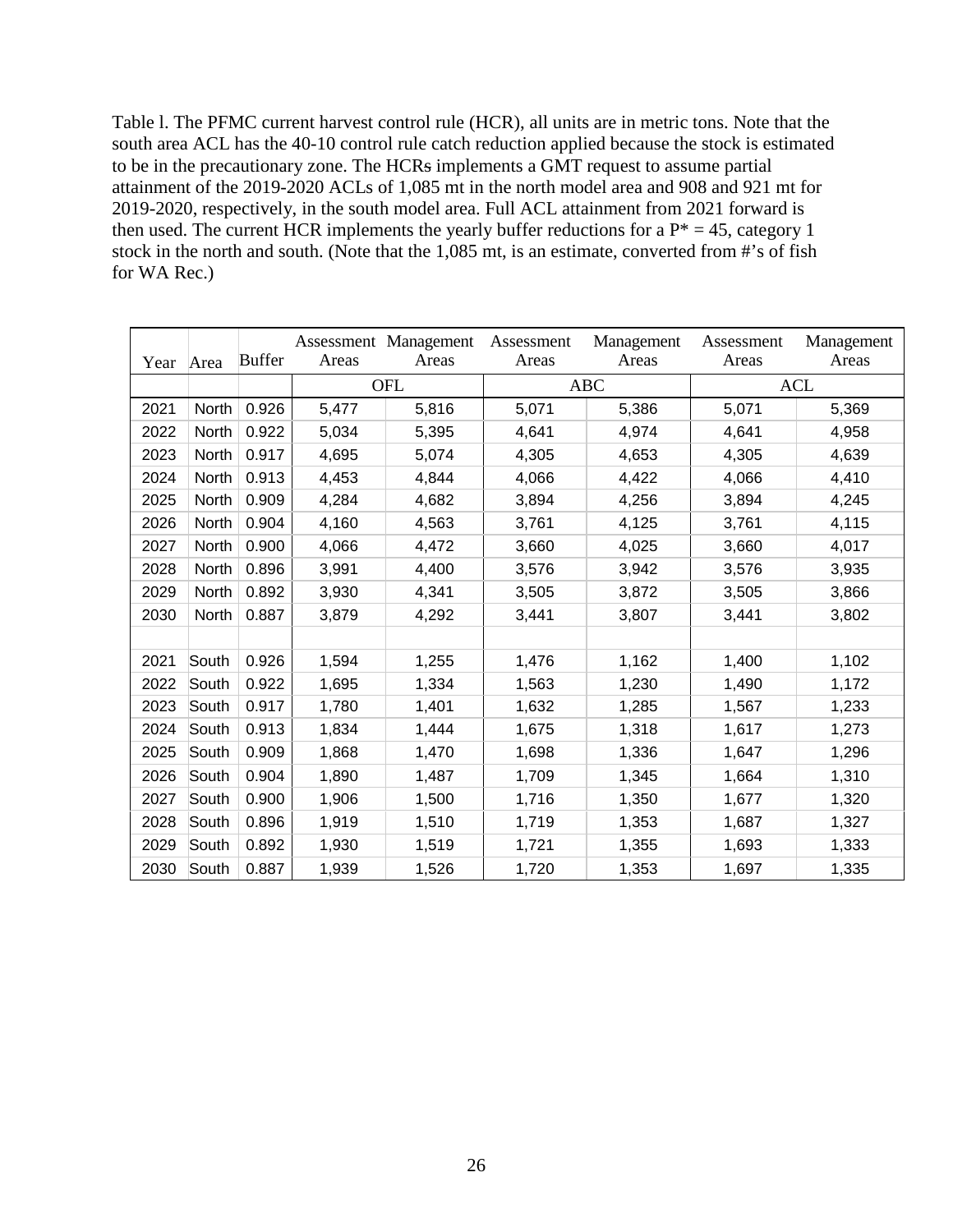|      |      | <b>Buffers</b> | Predicted | <b>ACL Catch</b> | Age 3+         | Spawning       | Depletion |
|------|------|----------------|-----------|------------------|----------------|----------------|-----------|
| Year |      | (P* = 0.45;    | OFL (mt)  | (mt)             | <b>Biomass</b> | <b>Biomass</b> | $(\%)$    |
|      |      | Cat. 1 stock)  |           |                  | (mt)           | (mt)           |           |
|      | 2019 | NA.            | 5,173.6   | 1,085.1          | 37,306.0       | 23,582.7       | 62.1%     |
|      | 2020 | NA.            | 5,342.4   | 1,086.3          | 38,407.4       | 24,437.7       | 64.4%     |
|      | 2021 | 0.926          | 5,476.5   | 5,098.6          | 39,412.3       | 25,187.0       | 66.3%     |
|      | 2022 | 0.922          | 5,033.9   | 4,667.4          | 36,458.1       | 23,285.8       | 61.3%     |
|      | 2023 | 0.917          | 4,694.8   | 4,330.8          | 34,073.3       | 21,626.6       | 57.0%     |
|      | 2024 | 0.913          | 4,453.2   | 4,091.1          | 32,234.5       | 20,267.0       | 53.4%     |
|      | 2025 | 0.909          | 4,283.8   | 3,919.4          | 30,800.4       | 19,187.5       | 50.5%     |
|      | 2026 | 0.904          | 4,160.4   | 3,787.0          | 29,667.4       | 18,329.8       | 48.3%     |
|      | 2027 | 0.900          | 4,066.3   | 3,686.2          | 28,762.8       | 17,642.0       | 46.5%     |
|      | 2028 | 0.896          | 3,991.2   | 3,603.1          | 28,030.1       | 17,084.1       | 45.0%     |
|      | 2029 | 0.892          | 3,929.7   | 3,532.9          | 27,432.5       | 16,629.1       | 43.8%     |
|      | 2030 | 0.887          | 3,878.9   | 3,469.0          | 26,943.3       | 16,257.1       | 42.8%     |

Table m1. Model projections, north model area (WA and OR).

Table m2. Model projections with yearly buffer reductions, south model area (CA).

|      |      | <b>Buffers</b> | Predicted | <b>ACL Catch</b> | Age 3+         | Spawning       | Depletion |
|------|------|----------------|-----------|------------------|----------------|----------------|-----------|
| Year |      | $(P^* = 0.45;$ | OFL (mt)  | (mt)             | <b>Biomass</b> | <b>Biomass</b> | (%)       |
|      |      | Cat. 1 stock)  |           |                  | (mt)           | (mt)           |           |
|      | 2019 | NA.            | 1,634.9   | 908.2            | 10,896.0       | 6,821.6        | 33.7%     |
|      | 2020 | NA.            | 1,512.6   | 920.8            | 11,161.0       | 6,712.2        | 33.1%     |
|      | 2021 | 0.926          | 1,594.5   | 1,400.2          | 11,649.4       | 6,848.1        | 33.8%     |
|      | 2022 | 0.922          | 1,695.1   | 1,489.5          | 11,852.8       | 6,920.4        | 34.2%     |
|      | 2023 | 0.917          | 1,780.1   | 1,566.8          | 12,056.3       | 7,035.5        | 34.7%     |
|      | 2024 | 0.913          | 1,834.4   | 1,617.1          | 12,227.7       | 7,140.3        | 35.2%     |
|      | 2025 | 0.909          | 1,867.9   | 1,647.3          | 12,364.8       | 7,227.7        | 35.7%     |
|      | 2026 | 0.904          | 1,889.9   | 1,664.4          | 12,481.1       | 7,303.1        | 36.1%     |
|      | 2027 | 0.900          | 1,906.2   | 1,677.3          | 12,585.6       | 7,371.7        | 36.4%     |
|      | 2028 | 0.896          | 1,919.0   | 1,686.6          | 12,680.5       | 7,435.0        | 36.7%     |
|      | 2029 | 0.892          | 1,929.6   | 1,693.5          | 12,766.7       | 7,493.3        | 37.0%     |
|      | 2030 | 0.887          | 1,938.8   | 1,696.8          | 12,845.3       | 7,547.1        | 37.3%     |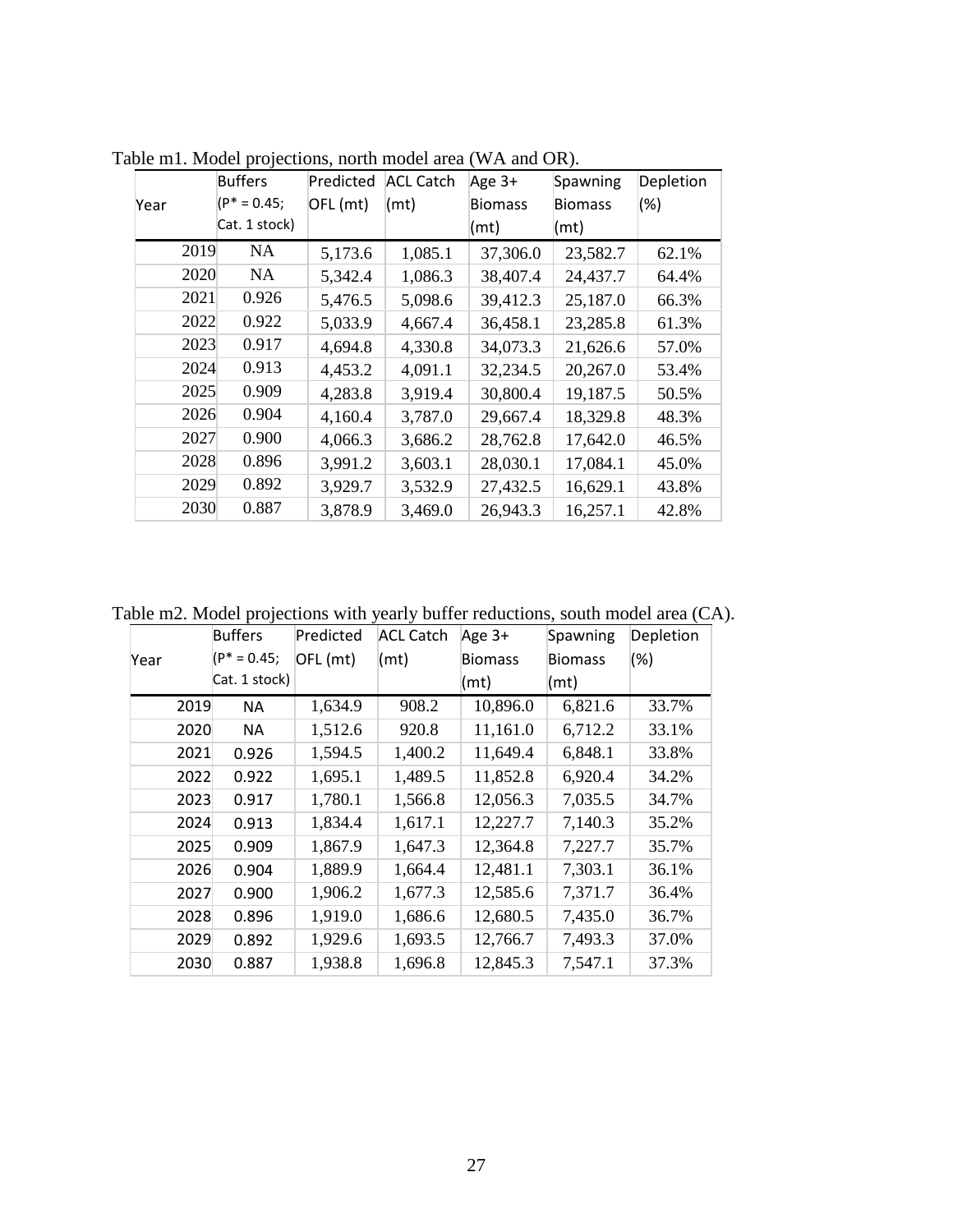# **Research and Data Needs**

Most of the research needs listed below entail investigations that need to take place outside of the routine assessment cycle and require additional resources to be completed.

- 1. Age validation of lingcod aging is needed to verify the level of age bias, if any.
- 2. A transboundary stock assessment and the management framework to support such assessments would be beneficial.
- 3. A survey in untrawlable habitat and/or a near shore survey would improve this stock assessment. Other survey techniques could include longline, combined lingcod/sablefish pot survey, or trap surveys.
- 4. Investigate environmental covariates for recruitment and time-varying growth and availability inshore.
- 5. The impact of nest-guarding on reproductive output should be investigated. The current assessment focuses on female spawning biomass as the limiting factor in reproductive output, but nest guarding by lingcod males and the availability of nesting habitat may also play roles. A cursory look at the sex ratio in the catch did not appear to indicate any serious changes for either north or south populations in recent years. However, we do not know what kind of change in sex ratio would indicate a serious change in reproductive success.
- 6. Investigation of the proportion of fish caught in Mexico and landed in U.S. ports as there is evidence that California recreational fisheries, primarily out of San Diego, are fishing in Mexican waters. These catches should be allocated appropriately between U.S. and Mexican waters.
- 7. Given that a majority of the jitter runs were unable to converge to the south base model, this issue should be investigated during future lingcod south assessments.
- 8. The south model lacks fishery dependent age data. Obtaining recreational fishery data from California could provide improved information on recent stock trends.

# **Rebuilding Projections**

Lingcod stocks in the California Current are not overfished and do not require rebuilding analyses.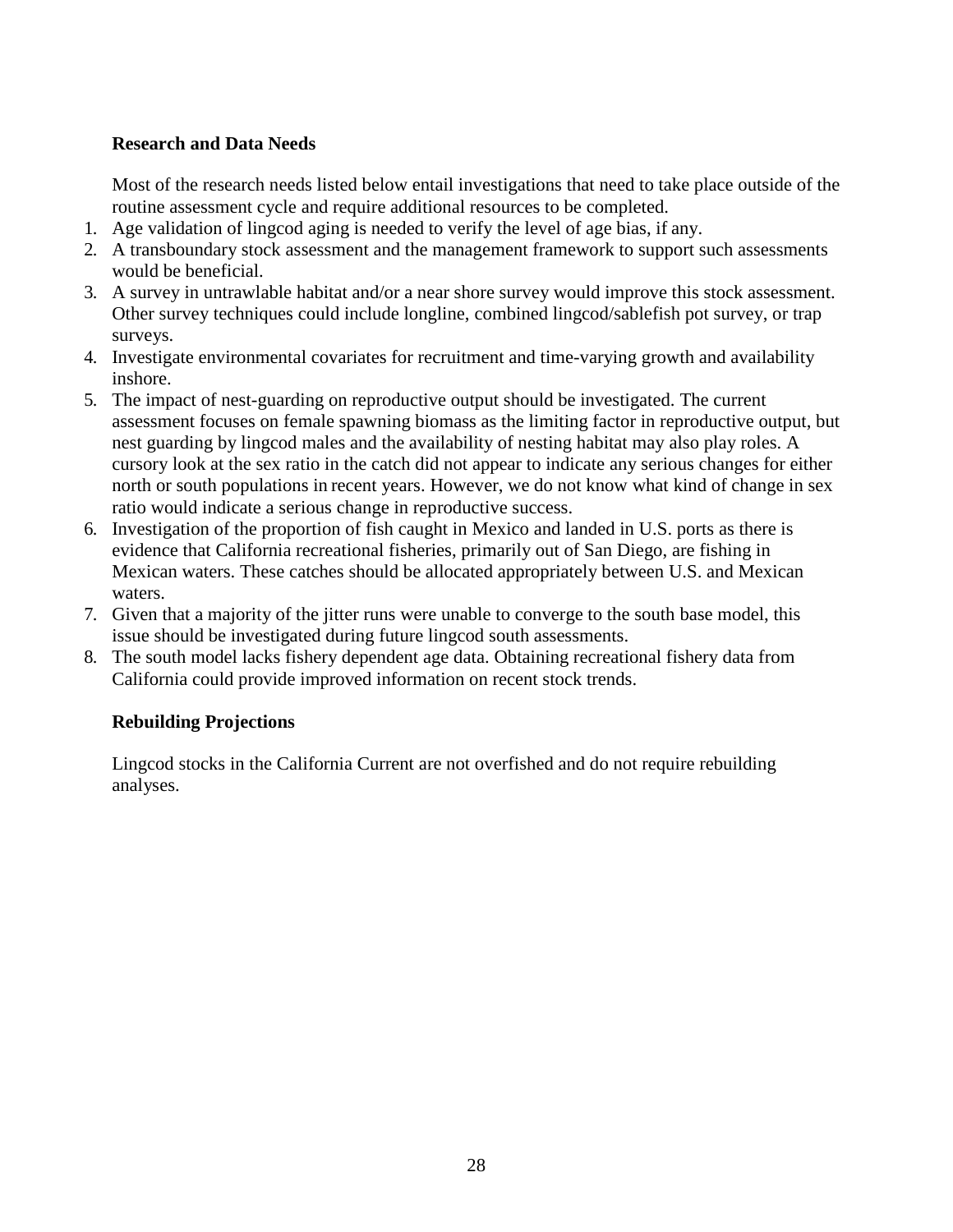Table n. North model decision table of 12-year projections for alternate states of nature (columns) and management options (rows). Summary of model outputs for the preferred council HCR, north (WA +  $OR$ ), using the yearly buffer reductions. Uncertainty in management quantities for the north and south models was characterized using the asymptotic standard deviation for the 2017 spawning biomass from the base model. Specifically, the 2017 spawning biomass for the high and low states of nature are given by the base model mean +/-1.15\*standard deviation (the 12.5th and 87.5th percentiles). A search across fixed values of Ro was used to attain the 2017 spawning biomass values for the high and low states of nature. The total catches in 2019 and 2020 were set at the GMT requested values of ~1,085 mt.

|                        |             |            |                                    |                |                           | State of nature   |                                                      |           |
|------------------------|-------------|------------|------------------------------------|----------------|---------------------------|-------------------|------------------------------------------------------|-----------|
|                        |             |            | Low 2017 Spawning<br>$Ln(Ro)=8.81$ | <b>Biomass</b> | use 2017 Spawning Biomass | $Ln(R0) = 9.0669$ | High 2017 Spawning<br><b>Biomass</b><br>$Ln(Ro)=9.8$ |           |
|                        | Probability |            | 0.25                               |                |                           | 0.5               |                                                      | 0.25      |
| Management<br>decision | Year        | Catch (mt) | Spawning<br>biomass (mt)           | Depletion      | Spawning<br>biomass (mt)  | Depletion         | Spawning<br>biomass (mt)                             | Depletion |
|                        | 2021        | 700        | 18,007                             | 61.20%         | 25,187                    | 66.30%            | 58,665                                               | 74.20%    |
|                        | 2022        | 700        | 18,717                             | 63.60%         | 26,106                    | 68.70%            | 60,594                                               | 76.70%    |
|                        | 2023        | 700        | 19,400                             | 65.90%         | 26,968                    | 71.00%            | 62,350                                               | 78.90%    |
|                        | 2024        | 700        | 20,038                             | 68.10%         | 27,760                    | 73.10%            | 63,930                                               | 80.90%    |
| $~100$ mt              | 2025        | 700        | 20,623                             | 70.10%         | 28,478                    | 75.00%            | 65,339                                               | 82.70%    |
| <b>Constant Catch</b>  | 2026        | 700        | 21,154                             | 71.90%         | 29,122                    | 76.70%            | 66,581                                               | 84.30%    |
|                        | 2027        | 700        | 21,631                             | 73.50%         | 29,696                    | 78.20%            | 67,672                                               | 85.60%    |
|                        | 2028        | 700        | 22,059                             | 75.00%         | 30,206                    | 79.50%            | 68,629                                               | 86.90%    |
|                        | 2029        | 700        | 22,442                             | 76.30%         | 30,658                    | 80.70%            | 69,466                                               | 87.90%    |
|                        | 2030        | 700        | 22,782                             | 77.40%         | 31,056                    | 81.80%            | 70,196                                               | 88.80%    |
|                        | 2021        | 2,039      | 18,006                             | 61.20%         | 25,187                    | 66.33%            | 58,665                                               | 74.25%    |
|                        | 2022        | 1,867      | 17,864                             | 60.72%         | 25,247                    | 66.49%            | 59,727                                               | 75.59%    |
|                        | 2023        | 1,732      | 17,806                             | 60.52%         | 25,365                    | 66.79%            | 60,734                                               | 76.86%    |
|                        | 2024        | 1,636      | 17,834                             | 60.62%         | 25,545                    | 67.27%            | 61,699                                               | 78.09%    |
|                        | 2025        | 1,568      | 17,931                             | 60.95%         | 25,774                    | 67.87%            | 62,618                                               | 79.25%    |
| $\sim$ 40% ACL         | 2026        | 1,515      | 18,073                             | 61.43%         | 26,032                    | 68.55%            | 63,477                                               | 80.34%    |
|                        | 2027        | 1,474      | 18,242                             | 62.01%         | 26,304                    | 69.27%            | 64,273                                               | 81.34%    |
|                        | 2028        | 1,441      | 18,428                             | 62.64%         | 26,580                    | 70.00%            | 65,006                                               | 82.27%    |
|                        | 2029        | 1,413      | 18,623                             | 63.30%         | 26,854                    | 70.72%            | 65,679                                               | 83.12%    |
|                        | 2030        | 1,388      | 18,820                             | 63.97%         | 27,122                    | 71.42%            | 66,293                                               | 83.90%    |
|                        | 2021        | 5,099      | 18,007                             | 61.21%         | 25,187                    | 66.33%            | 58,665                                               | 74.25%    |
|                        | 2022        | 4,667      | 15,912                             | 54.09%         | 23,286                    | 61.32%            | 57,737                                               | 73.07%    |
|                        | 2023        | 4,331      | 14,092                             | 47.90%         | 21,627                    | 56.95%            | 56,938                                               | 72.06%    |
|                        | 2024        | 4,091      | 12,602                             | 42.83%         | 20,267                    | 53.37%            | 56,340                                               | 71.30%    |
| $\mbox{ACL}$           | 2025        | 3,919      | 11,410                             | 38.78%         | 19,188                    | 50.53%            | 55,938                                               | 70.79%    |
|                        | 2026        | 3,787      | 10,446                             | 35.51%         | 18,330                    | 48.27%            | 55,691                                               | 70.48%    |
|                        | 2027        | 3,686      | 9,646                              | 32.79%         | 17,642                    | 46.46%            | 55,564                                               | 70.32%    |
|                        | 2028        | 3,603      | 8,961                              | 30.46%         | 17,084                    | 44.99%            | 55,529                                               | 70.28%    |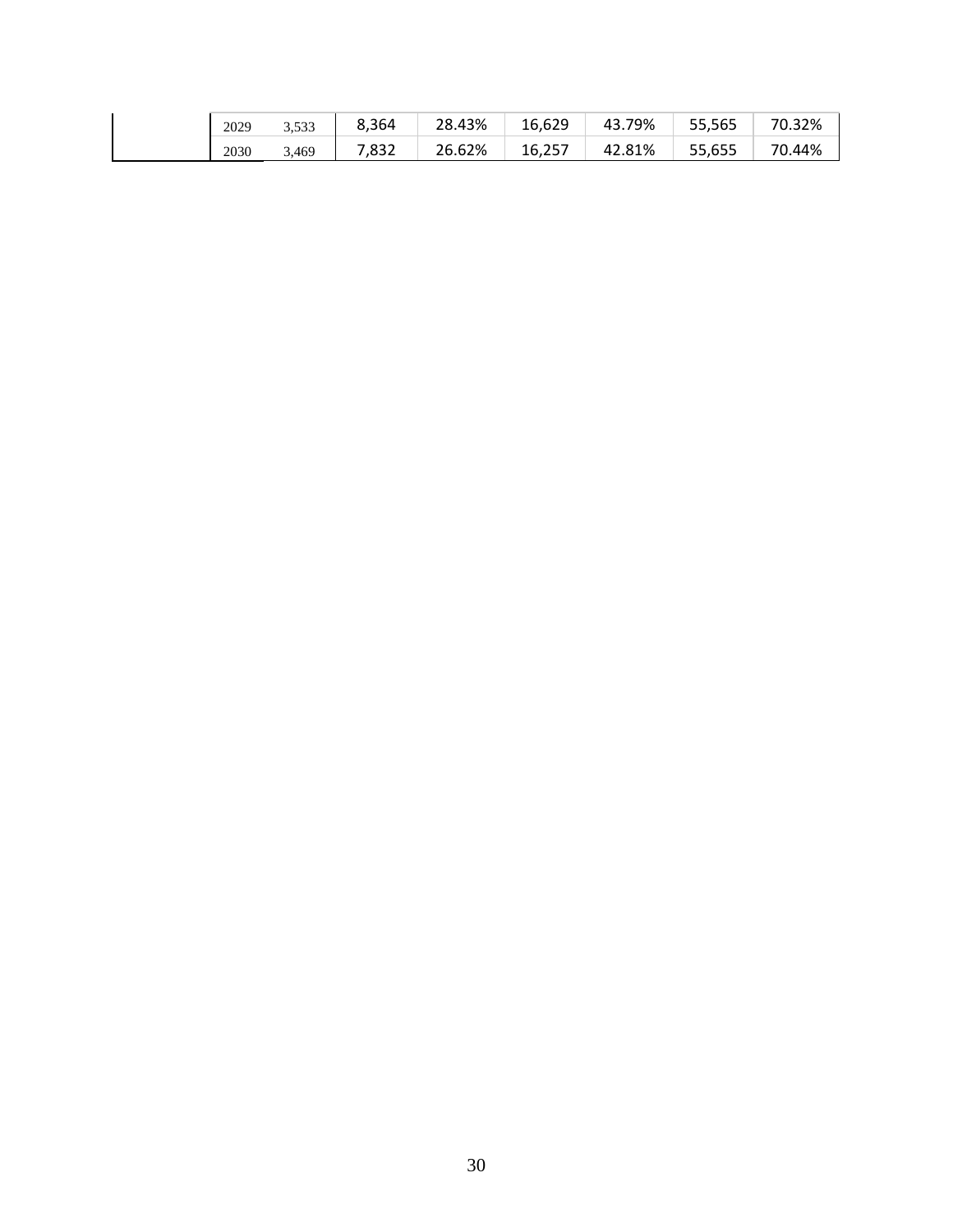Table o. South model decision table of 12-year projections for alternate states of nature (columns) and management options (rows). Summary of model outputs for the preferred council HCR, south (CA), using the yearly buffer reductions. Uncertainty in management quantities for the north and south models was characterized using the asymptotic standard deviation for the 2017 spawning biomass from the base model. Specifically, the 2017 spawning biomass for the high and low states of nature are given by the base model mean  $+/-1.15*$ standard deviation (the 12.5th and 87.5th percentiles). A search across fixed values of Ro was used to attain the 2017 spawning biomass values for the high and low states of nature. The total catches in 2019 and 2020 were set at the GMT requested values of 908 and 921 mt, respectively.

|                         |      |               |                                                   |        | State of nature                    |           |                                      |           |  |
|-------------------------|------|---------------|---------------------------------------------------|--------|------------------------------------|-----------|--------------------------------------|-----------|--|
|                         |      |               | Low 2017 Spawning Biomass e 2017 Spawning Biomass |        |                                    |           | High 2017 Spawning<br><b>Biomass</b> |           |  |
|                         |      |               | $Ln(Ro)=8.122$                                    |        | $Ln(R0) = 8.493$                   |           | $Ln(Ro)=8.742$                       |           |  |
| Probability             |      |               | 0.25                                              |        | 0.5                                |           | 0.25                                 |           |  |
| Management<br>decision  | Year | Catch<br>(mt) | Spawning biomass<br>(mt)                          |        | Depletion Spawning biomass<br>(mt) | Depletion | Spawning biomass<br>(mt)             | Depletion |  |
|                         | 2021 | 700           | 3,008                                             | 21.67% | 6,848                              | 33.80%    | 9,941                                | 37.71%    |  |
|                         | 2022 | 700           | 3,285                                             | 23.66% | 7,336                              | 36.21%    | 10,641                               | 40.37%    |  |
|                         | 2023 | 700           | 3,620                                             | 26.08% | 7,923                              | 39.11%    | 11,468                               | 43.50%    |  |
|                         | 2024 | 700           | 3,964                                             | 28.56% | 8,537                              | 42.14%    | 12,332                               | 46.78%    |  |
| $\sim700$ mt            | 2025 | 700           | 4,302                                             | 30.99% | 9,144                              | 45.14%    | 13,185                               | 50.01%    |  |
| <b>Constant Catch</b>   | 2026 | 700           | 4,637                                             | 33.40% | 9,734                              | 48.04%    | 14,009                               | 53.14%    |  |
|                         | 2027 | 700           | 4,971                                             | 35.82% | 10,300                             | 50.84%    | 14,794                               | 56.12%    |  |
|                         | 2028 | 700           | 5,305                                             | 38.22% | 10,839                             | 53.50%    | 15,536                               | 58.93%    |  |
|                         | 2029 | 700           | 5,634                                             | 40.59% | 11,348                             | 56.01%    | 16,227                               | 61.56%    |  |
|                         | 2030 | 700           | 5,955                                             | 42.90% | 11,823                             | 58.36%    | 16,867                               | 63.98%    |  |
|                         | 2021 | 1,050         | 3,008                                             | 21.67% | 6,848                              | 33.80%    | 9,941                                | 37.71%    |  |
|                         | 2022 | 1,117         | 3,088                                             | 22.24% | 7,129                              | 35.19%    | 10,432                               | 39.57%    |  |
|                         | 2023 | 1,175         | 3,180                                             | 22.91% | 7,465                              | 36.84%    | 11,006                               | 41.75%    |  |
|                         | 2024 | 1,213         | 3,249                                             | 23.40% | 7,795                              | 38.48%    | 11,583                               | 43.94%    |  |
|                         | 2025 | 1,235         | 3,296                                             | 23.75% | 8,107                              | 40.01%    | 12,139                               | 46.05%    |  |
| $~275\%$ ACL            | 2026 | 1,248         | 3,335                                             | 24.02% | 8,401                              | 41.47%    | 12,668                               | 48.05%    |  |
|                         | 2027 | 1,258         | 3,370                                             | 24.28% | 8,681                              | 42.85%    | 13,169                               | 49.95%    |  |
|                         | 2028 | 1,265         | 3,406                                             | 24.54% | 8,948                              | 44.17%    | 13,642                               | 51.75%    |  |
|                         | 2029 | 1,270         | 3,440                                             | 24.79% | 9,200                              | 45.41%    | 14,084                               | 53.43%    |  |
|                         | 2030 | 1,273         | 3,474                                             | 25.03% | 9,437                              | 46.58%    | 14,495                               | 54.98%    |  |
|                         | 2021 | 1,400         | 3,008                                             | 21.67% | 6,848                              | 33.80%    | 9,941                                | 37.71%    |  |
|                         | 2022 | 1,490         | 2,892                                             | 20.83% | 6,920                              | 34.16%    | 10,224                               | 38.78%    |  |
|                         | 2023 | 1,567         | 2,772                                             | 19.97% | 7,036                              | 34.73%    | 10,571                               | 40.10%    |  |
|                         |      | 2024 1,617    | 2,623                                             | 18.89% | 7,140                              | 35.24%    | 10,916                               | 41.41%    |  |
|                         | 2025 | 1,647         | 2,453                                             | 17.67% | 7,228                              | 35.67%    | 11,241                               | 42.64%    |  |
| $\mathop{\mathsf{ACL}}$ | 2026 | 1,664         | 2,270                                             | 16.35% | 7,303                              | 36.05%    | 11,548                               | 43.81%    |  |
|                         | 2027 | 1,677         | 2,078                                             | 14.97% | 7,372                              | 36.39%    | 11,839                               | 44.91%    |  |
|                         | 2028 | 1,687         | 1,877                                             | 13.52% | 7,435                              | 36.70%    | 12,113                               | 45.95%    |  |
|                         | 2029 | 1,693         | 1,664                                             | 11.99% | 7,493                              | 36.99%    | 12,371                               | 46.93%    |  |
|                         | 2030 | 1,697         | 1,438                                             | 10.36% | 7,547                              | 37.25%    | 12,611                               | 47.84%    |  |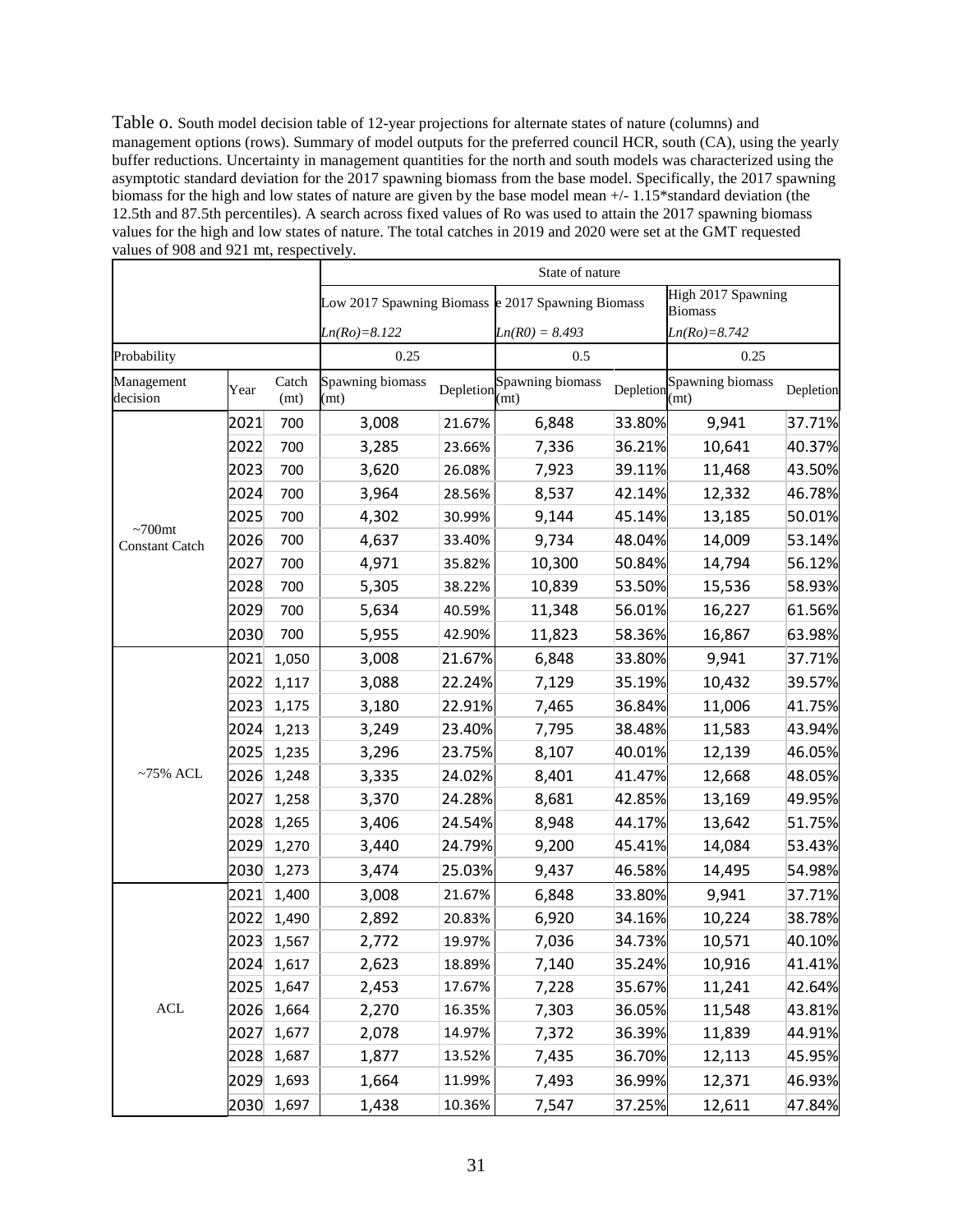| Years                         | 2007                | 2008                | 2009               | 2010                | 2011                | 2012                | 2013                | 2014                 | 2015                | 2016                | 2017                 | 2018               | 201 |
|-------------------------------|---------------------|---------------------|--------------------|---------------------|---------------------|---------------------|---------------------|----------------------|---------------------|---------------------|----------------------|--------------------|-----|
| $1-SPR/$                      |                     |                     |                    |                     |                     |                     |                     |                      |                     |                     |                      |                    |     |
| 1-SPR_45%                     | 0.24                | 0.26                | 0.24               | 0.19                | 0.28                | 0.29                | 0.29                | 0.22                 | 0.23                | 0.25                | 0.33                 | 0.25               |     |
| Exploitation<br>Rate          | 0.1                 | 0.11                | 0.1                | 0.08                | 0.12                | 0.14                | 0.14                | 0.11                 | 0.11                | 0.11                | 0.16                 | 0.12               |     |
| Age 3+<br>Biomass (mt)        |                     |                     |                    |                     |                     |                     |                     |                      |                     |                     |                      |                    |     |
|                               | 23,974              | 23,493              | 23,078             | 23,041              | 27,371              | 29,480              | 31,302              | 31,650               | 31,634              | 33,759              | 34,064               | 36,070             |     |
| Spawning<br>Biomass (mt)      |                     |                     |                    |                     |                     |                     |                     |                      |                     |                     |                      |                    |     |
|                               | 15,833              | 15,842              | 15.627             | 15.441              | 15,912              | 17.522              | 19,235              | 20,366               | 20,939              | 21,258              | 21,976               | 22,587             |     |
| 95%                           |                     |                     |                    |                     |                     |                     |                     |                      |                     |                     |                      |                    |     |
| Confidence<br>Interval        | $9,111 -$<br>22,556 | $9,095 -$<br>22,589 | $8,940-$<br>22,314 | $8,826 -$<br>22,056 | $9,150 -$<br>22,674 | $10,122-$<br>24,922 | $11,116-$<br>27,354 | $11.723 -$<br>29,009 | $12,019-$<br>29,858 | $12,150-$<br>30,365 | $12.517 -$<br>31,434 | 12,749-<br>32,424  | 1   |
| Recruitment                   | 4,460               | 14,491              | 6,292              | 6,671               | 4,058               | 4,319               | 10,580              | 4,851                | 10,322              | 7,516               | 8,037                | 8,074              |     |
| 95%<br>Confidence<br>Interval | $2,761 -$<br>7,203  | $9,685 -$<br>21,681 | $3,961 -$<br>9,996 | $4,304-$<br>10,340  | $2,497-$<br>6,593   | $2,649-$<br>7,042   | $6,697-$<br>16,714  | $2,528-$<br>9,307    | $4,637-$<br>22,972  | $2,755-$<br>20,502  | $2,813-$<br>22,958   | $2,826-$<br>23,068 |     |
| Depletion (%)                 |                     |                     |                    |                     |                     |                     |                     |                      |                     |                     |                      |                    |     |
|                               | 41.7                | 41.7                | 41.2               | 40.7                | 41.9                | 46.1                | 50.7                | 53.6                 | 55.1                | 56                  | 57.9                 | 59.5               |     |
| 95%<br>Confidence<br>Interval | $34.1 -$<br>49.3    | $34.2 -$<br>49.2    | $33.8 -$<br>48.5   | $33.4 -$<br>47.9    | $34.7 -$<br>49.1    | $38.3 -$<br>54.0    | $42.1 -$<br>59.2    | $44.6 -$<br>62.7     | $45.8 -$<br>64.5    | $46.4 -$<br>65.5    | $47.9 -$<br>67.8     | $49.0 -$<br>69.9   |     |

Table p. Summary of model outputs, north model area (WA and OR). Note that exploitation rate is Catch/(Age- 3+ biomass).